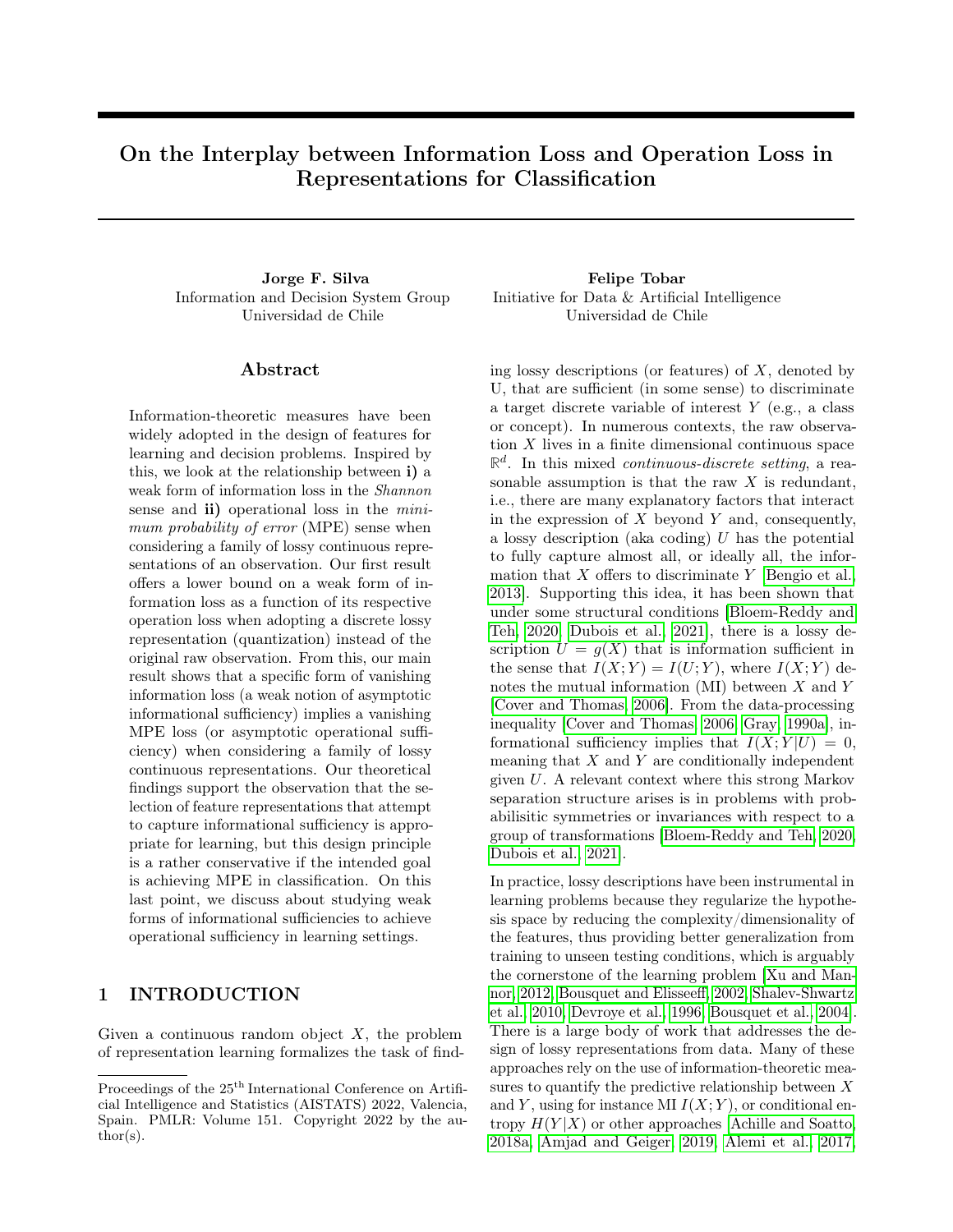[Achille and Soatto, 2018b\]](#page-8-10). Along the same lines of learning a minimal (or compressed) sufficient representation from  $X$ , the Information Bottleneck (IB) method has been adopted in learning and decision [\[Amjad and](#page-8-8) [Geiger, 2019,](#page-8-8) [Alemi et al., 2017,](#page-8-9) [Achille and Soatto,](#page-8-10) [2018b,](#page-8-10) [Tishby et al., 1999,](#page-9-3) [Vera et al., 2018\]](#page-9-4) to optimize a tradeoff between relevance  $I(U;Y)$  and compression  $I(U; X)$  over a collection of probabilistic mappings (or channels) from  $X$  to a (latent) variable  $U$  [\[Zaidi et al.,](#page-9-5) [2020\]](#page-9-5). There is also a deterministic version of the IB problem where the objective is to find the optimal tradeoff between  $I(Y, U)$  and  $H(U)$  where U is generated through a family of finite (alphabet) deterministic mappings (or quantizations) of X [\[Tishby et al., 1999,](#page-9-3) [Strouse and Schwab, 2017,](#page-9-6) [Tegmark and Wu, 2019\]](#page-9-7).

In the context of learning representation as outlined above, the concept of (asymptotic) sufficiency can be introduced: an infinite collection of lossy descriptions  $U_1, U_2, \dots$  of X is said to be information sufficient (IS) if  $\lim_{i\to\infty} I(U_i;Y) = I(X;Y)$ . On the other hand, a collection  $U_1, U_2, \ldots$  is said to be operationally sufficient  $(OS)$  if the performance of classifying Y from  $U_i$ , in the minimum probability of error (MPE) sense, achieves as i tends to infinity—the performance of the optimal MPE classifier that uses  $X$  losslessly to predict Y. Then, a natural question is the following: If a method designs a collection of IS descriptions, is this collection also OS? More generally, is there a strictly weak notion of IS that implies OS?

To address these questions, in this paper, we focus on studying the interplay between a weak form of information loss and the operation loss over a family of problems (models) induced by lossy continuous representations of  $X$ . In particular, we consider a model  $(X, Y)$  with joint distribution  $\mu_{X,Y}$  and a family of lossy representations (encoders)  ${U_i}_{i\geq 1}$  of X, where  $U_i = g_i(X)$  is a continuous mapping, and  $\mu_{U_i,Y}$  denotes the joint distribution of  $(U_i, Y)$ . In this context, we introduce a weak form of information  $loss<sup>1</sup>$  $loss<sup>1</sup>$  $loss<sup>1</sup>$  $I((r^*(X), U_i); Y) - I(U_i; Y) \leq I(X; Y) - I(U_i; Y)$  where  $r^*(X)$  denotes the *MPE decision rule* <sup>[2](#page-1-1)</sup> (a finite-size representation of  $X$ ).

#### 1.1 Contributions

Justifying our weak information loss selection, for the case of discrete representation (i.e.,  $U_i$  is induced by a vector quantizer (VQ)), Theorem [1](#page-4-0) presents a lower bound for  $I((r^*(X), U_i); Y) - I(U_i; Y)$  as a function of the operation loss  $\int_{\mathcal{U}_i} (1 - \max_{y \in \mathcal{Y}} \mu_{Y | U_i}(y | u)) d\mu_{U_i}(u) \int_{\mathcal{X}} (1 - \max_{y \in \mathcal{Y}} \mu_{Y|X}(y|x)) d\mu_X(x) \geq 0$  attributed to the use of  $U_i$  instead of X in classifying Y. Using

this bound, our main result (Theorem [2\)](#page-5-0) shows that if  ${U_i}_{i\geq 1}$  is weakly information sufficient (WIS), in the sense that  $\lim_{i\to\infty} [I((r^*(X), U_i); Y) - I(U_i; Y)] =$  $\lim_{i\to\infty} I(r^*(X); Y|U_i) = 0$ , then  ${U_i}_{i\geq 1}$  is operationally sufficient (OS) to discriminate  $Y$  (i.e.,  $U_i$ achieves the MPE of  $X$  in the limit). In other words, a form of informational sufficiency (strictly weaker than IS mentioned above) implies a vanishing operation loss when  ${U_i}_{i\geq 1}$  is a family of general continuous representations of  $X$ .

On the technical side, we derive Theorem [2](#page-5-0) using the bound presented in Theorem [1:](#page-4-0) i.e., the argument goes from discrete (VQ) to continuous representations. In particular, we build the argument from the scenario of discrete (finite alphabet) representations to prove Theorem [2](#page-5-0) in the general continuous (in Section [4.2\)](#page-5-1). The proofs of Theorems [2](#page-5-0) and [1](#page-4-0) rely on two important information theoretic results: The first by [Ho and](#page-9-8) [Verdú](#page-9-8) [\[2010\]](#page-9-8) that characterizes, using a specific ratedistortion function [\[Cover and Thomas, 2006\]](#page-8-3), a tight upper bound for the conditional entropy (equivocation entropy) given an error probability and the second by [Liese et al.](#page-9-9) [\[2006\]](#page-9-9) on asymptotic sufficient partitions for mutual information.

#### 1.2 Related Work

Our analyses relate fundamentally to the interplay between (minimum) probability of error and conditional entropy (or equivocation entropy) that has been studied systematically in information theory [\[Feder and](#page-9-10) [Merhav, 1994,](#page-9-10) [Ho and Verdú, 2010,](#page-9-8) [Prasad, 2015\]](#page-9-11). One of the most recognized results in this area is Fano's inequality <sup>[3](#page-1-2)</sup> that offers a lower bound for the probability of error as a function of the entropy [\[Cover](#page-8-3) [and Thomas, 2006\]](#page-8-3). A refined analysis between conditional entropy and minimum error probability was presented by [Feder and Merhav](#page-9-10) [\[1994\]](#page-9-10). They explored the interplay between these quantities providing tight (achievable) lower and upper bounds for the conditional entropy given a minimum error probability restriction. Refining this analysis, [Ho and Verdú](#page-9-8) [\[2010\]](#page-9-8) studied a more specific problem that is relevant in the Bayesian treatment of classification: given the prior distribution of  $Y(\mu_Y)$ , they were interested in the interplay between the error probability of predicting Y from an observation  $X$  and the conditional entropy of Y given X when X is a discrete (finite-alphabet) observation. They provided a closed-form expression for the maximal conditional entropy that can be achieved as a function of the prior distribution  $\mu_Y$  and the minimum probability error  $\epsilon$  in the non-trivial regime

<span id="page-1-0"></span> $1$ This loss is formally introduced in Definition [3.](#page-3-0)

<span id="page-1-1"></span> $2r^*(\cdot)$  is formally introduced in [\(9\)](#page-3-1).

<span id="page-1-2"></span> ${}^{3}H(Y|X) \leq h(\ell(\mu_{X,Y})) + \ell(\mu_{X,Y})\log(|\mathcal{Y}|-1)$  where  $h(r) = -r \log(r) - (1 - r) \log(1 - r)$  is the binary entropy [\[Cover and Thomas, 2006\]](#page-8-3).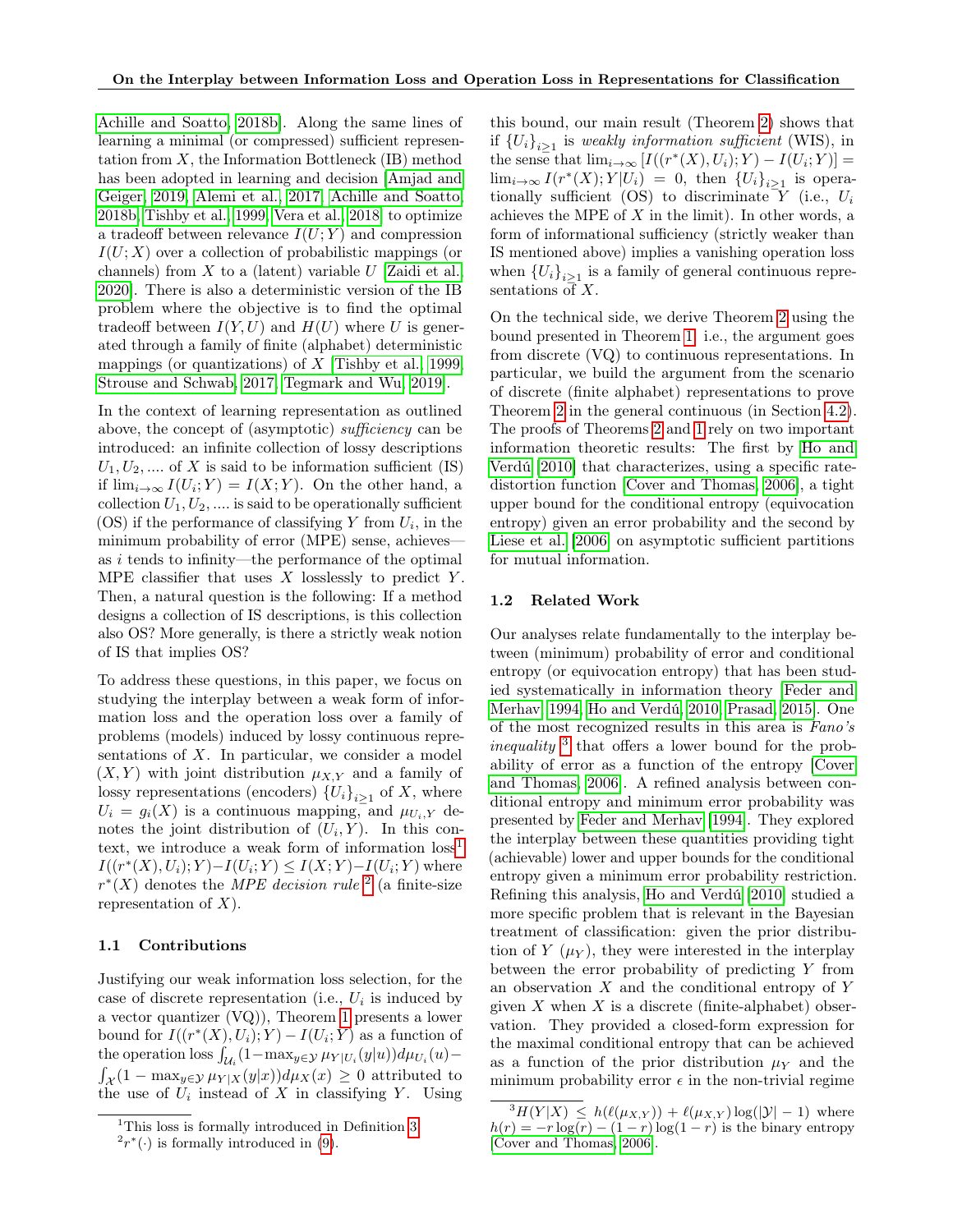when  $\epsilon \leq (1 - \max_{y \in \mathcal{Y}} \mu_y(y))$ . These results offer tight (achievable) bounds between conditional entropy and error probability, thus providing refined and special-ized versions of Fano's type of bounds<sup>[4](#page-2-0)</sup> [\[Ho and Verdú,](#page-9-8) [2010\]](#page-9-8). A relevant corollary of these bounds is the fact that a vanishing probability of error implies a vanishing conditional entropy. The converse result is also true under some conditions [\[Feder and Merhav, 1994\]](#page-9-10). Then, in cases when the classification task is almost perfect or degenerate (zero probability of error), the interplay between error probability and conditional entropy is rather evident (zero error  $\Leftrightarrow$  zero conditional entropy). This interplay, however, is less evident for the majority of cases that deviate from this highly discriminative context as it is clearly presented in [\[Feder and Merhav,](#page-9-10) [1994,](#page-9-10) [Ho and Verdú, 2010\]](#page-9-8).

The focus of our work is different from the results mentioned in this subsection as we are interested in the interplay between a form of information loss and its respective operation loss over a family of problems (models) induced by lossy representations of X.

#### 1.3 Organization

The rest of the paper is organized as follows. Sections [2](#page-2-1) and [3](#page-3-2) formalize our main question and introduce notation, required concepts and preliminary results. Section [4](#page-4-1) presents the statement and interpretations of the main asymptotic result (Theorem [2\)](#page-5-0). The proof of Theorem [2](#page-5-0) is sketched in Section [D.](#page-11-0) Discussion, final remarks and extensions are elaborated in Sections [5](#page-7-0) and [5.1.](#page-7-1) The proofs of the main two results of this paper and the presentation of supporting technical arguments are relegated to the Supplementary Material.

### <span id="page-2-1"></span>2 PRELIMINARIES

Let us consider a decision problem expressed in terms of the joint model (probability)  $\mu_{X,Y} \in \mathcal{P}(\mathcal{X} \times \mathcal{Y})$  of a vector  $(X, Y)$  where Y takes values in a finite space  $\mathcal{Y} = \{1, ..., M\}$  (e.g., a *class label*) and X takes values in a continuous finite dimensional space  $\mathcal{X} = \mathbb{R}^d$ . On the operational side, the minimum probability of error (MPE) of predicting Y using X as an observation, given the the model  $\mu_{X,Y}$ , is expressed by

<span id="page-2-3"></span>
$$
\ell(\mu_{X,Y}) \equiv \int_{\mathcal{X}} (1 - \max_{y \in \mathcal{Y}} \mu_{Y|X}(y|x)) d\mu_X(x), \qquad (1)
$$

where  $\mu_{Y|X}(\cdot|x)$  denotes the probability mass function (pmf) of Y conditional to the event  $\{X = x\}$  and  $\mu_X$ denotes the marginal probability of X in  $\mathcal X$ . On the

information side, the conditional entropy of  $Y$  given  $X$ — also known as the equivocation entropy (EE) [\[Feder](#page-9-10) [and Merhav, 1994,](#page-9-10) Ho and Verdú,  $2010$  — is

$$
H(Y|X) \equiv \int_{\mathcal{X}} \mathcal{H}(\mu_{Y|X}(\cdot|x)) d\mu_X(x), \qquad (2)
$$

where

$$
\mathcal{H}(\mu_{Y|X}(\cdot|x)) \equiv -\sum_{y \in \mathcal{Y}} \mu_{Y|X}(y|x) \log \mu_{Y|X}(y|x) \le \log M
$$

is the Shannon entropy of  $\mu_{Y|X}(\cdot|x) \in \mathcal{P}(Y)$  [\[Gray,](#page-9-0) [1990a,](#page-9-0) [Cover and Thomas, 2006\]](#page-8-3). The mutual information (MI) of  $\mu_{X,Y}$  is [\[Gray, 1990a,](#page-9-0) [Cover and Thomas,](#page-8-3) [2006\]](#page-8-3)

<span id="page-2-4"></span>
$$
\mathcal{I}(\mu_{X,Y}) = I(X;Y) \equiv \mathcal{H}(\mu_Y) - H(Y|X). \tag{3}
$$

The standard notation for MI is  $I(X; Y)$ , however we also use  $\mathcal{I}(\mu_{X,Y})$  to emphasize that MI is a functional of the joint distribution  $\mu_{X,Y}$ .

#### 2.1 Representations (Encoder) of X

A representation of X is a measurable function  $\eta$ :  $(\mathbb{R}^d, \mathcal{B}(\mathbb{R}^d)) \to (\mathcal{U}, \mathcal{B}(\mathcal{U}))$  where  $\mathcal{U}$  is the representation space with its respected sigma field denoted by  $\mathcal{B}(\mathcal{U})$ . In general, we are interested in the case of a lossy mapping  $\eta(\cdot)$ . To begin our analysis, particular attention will be given to the relevant case where  $|\mathcal{U}| = K < \infty$ , meaning that  $\eta(\cdot)$  is a vector quantizer (VQ) of X. This VQ induces the following finite partition on  $\mathcal X$  of size  $K:5$  $K:5$ 

$$
\pi_{\eta} \equiv \left\{ \eta^{-1}(\{u\}), u \in \mathcal{U} \right\},\tag{4}
$$

where it follows that  $\eta(x) = \sum_{u \in \mathcal{U}} u \cdot \mathbf{1}_{\eta^{-1}(\{u\})}(x)$ .

In general, we denote by  $U \equiv \eta(X)$  the representation of X induced by  $\eta(\cdot)$ , and we denote by  $\mu_{U,Y}$  the joint distribution of  $(U, Y)$  (induced by  $\mu_{X,Y}$  and  $\eta(\cdot)$ ) in  $U \times Y$ . As the expressions in [\(1\)](#page-2-3) and [\(3\)](#page-2-4) are functions of the model  $\mu_{X,Y}$ , they can be extended naturally to  $\mu_{U,Y}$ , where i)  $\ell(\mu_{U,Y})$  is the MPE of predicting Y from U, and ii)  $\mathcal{I}(\mu_{U,Y}) = I(U;Y)$  is the MI between  $U$  and  $Y$ .

#### 2.2 Information Loss and Operation Loss

We are interested in the *information loss* (IL) of using U (instead of  $X$ ) to resolve Y in the Shannon sense. This can be measured naturally by

<span id="page-2-5"></span>
$$
\mathcal{I}(\mu_{X,Y}) - \mathcal{I}(\mu_{U,Y}) = I(X;Y|U) \ge 0,\tag{5}
$$

where the identity in [\(5\)](#page-2-5) comes from the chain rule of MI and the definition of the conditional MI [\[Gray,](#page-9-0)

<span id="page-2-0"></span><sup>4</sup> Indeed, these bounds were extended to countablyinfinite alphabets, a regime for which Fano's original inequality has not been defined.

<span id="page-2-2"></span><sup>&</sup>lt;sup>5</sup>The main result of this work is for continuous representations. However, studying the case of finite VQs is instrumental as elaborated in Sections [4.1](#page-4-2) and [D.](#page-11-0)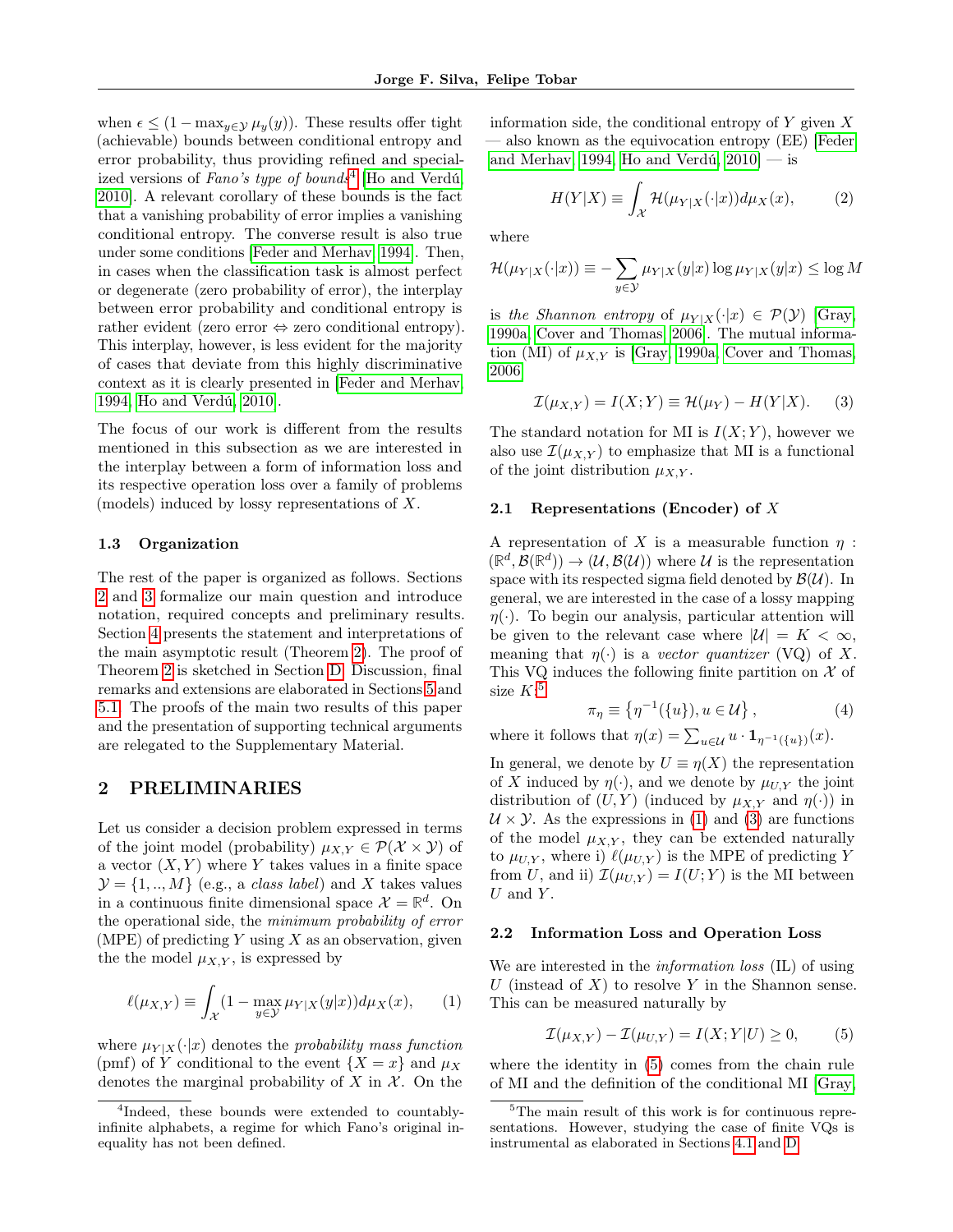[1990a,](#page-9-0) [Cover and Thomas, 2006\]](#page-8-3). The main objective of this work is to understand how an information loss of the form in [\(5\)](#page-2-5) relates to its respective operation  $loss$  (OL) of using U (instead of X) to classify Y in the MPE sense, i.e.,

<span id="page-3-3"></span>
$$
\ell(\mu_{U,Y}) - \ell(\mu_{X,Y}) \ge 0. \tag{6}
$$

In the following sections, we will study the interplay between a relaxed (weak) information loss expression (of the form in [\(5\)](#page-2-5)) and the operation loss introduced in [\(6\)](#page-3-3) in different contexts.

# <span id="page-3-2"></span>3 FORMALIZATION AND BASIC RESULTS

Let us consider a family of mappings  $\eta_i: \mathcal{X} \to \mathcal{U}_i$ , indexed by  $i \in \mathbb{N}$ , where  $\mathcal{U}_i$  is a continuous space, for example a finite dimensional Euclidean space  $\mathbb{R}^q$ . Using  $\eta_i(\cdot)$ , we consider the representation variable  $U_i = \eta_i(X)$  (e.g., a *feature*) and the respective joint distribution of  $(U_i, Y)$  characterized by  $\mu_{U_i, Y}$  in  $\mathcal{U}_i \times \mathcal{Y}$ . At this point, we introduce the following asymptotic definitions for informational and operational sufficiency, respectively.

<span id="page-3-11"></span>**Definition 1** A sequence of representations  $\{\eta_i(\cdot)\}_{i\geq 1}$ (and its respective representation variables  ${U_i}_{i \geq 1}$ ) for X is said to be operationally sufficient (OS) for the model  $\mu_{X,Y}$  (in the MPE sense) if

$$
\lim_{i \to \infty} \ell(\mu_{U_i, Y}) = \ell(\mu_{X, Y}). \tag{7}
$$

<span id="page-3-14"></span>**Definition 2** A sequence of representations  $\{\eta_i(\cdot)\}_{i\geq 1}$  $for\ X\ (and\ \{U_i\}_{i\geq 1},\ respectively)$  is said to be information sufficient (IS) for  $\mu_{X,Y}$  if

$$
\lim_{i \to \infty} \mathcal{I}(\mu_{U_i, Y}) = \mathcal{I}(\mu_{X, Y}). \tag{8}
$$

Let us introduce a weak version of IS for  $\mu_{X,Y}$ . For this, let us recall that the MPE rule (a sufficient statistics) is a quantizer of X of size  $M = |\mathcal{Y}|$  given by <sup>[6](#page-3-4)</sup>

<span id="page-3-1"></span>
$$
\tilde{r}_{\mu_{X,Y}}(x) \equiv \arg\max_{y \in \mathcal{Y}} \mu_{Y|X}(y|x). \tag{9}
$$

This rule induces both a (distribution dependent) partition of  $\mathcal X$  given by<sup>[7](#page-3-5)</sup>

<span id="page-3-13"></span><span id="page-3-0"></span>
$$
\pi^* \equiv \left\{ A_y^* \equiv \tilde{r}_{\mu_{X,Y}}^{-1}(\{y\}), y \in \mathcal{Y} \right\},\qquad(10)
$$

and a finite alphabet lossy representation of  $X$  given by  $U \equiv \tilde{r}_{\mu_{X,Y}}(X) \in \mathcal{Y}$ .

<span id="page-3-4"></span><sup>6</sup>The optimal rule in [\(9\)](#page-3-1) is not unique. If for some  $x$ many  $y$  achieves the minimum in  $(9)$ , we select the smallest one to define  $\tilde{r}_{\mu_{X,Y}}(x)$ .

<span id="page-3-5"></span><sup>7</sup>where  $\tilde{r}_{\mu_{X,Y}}(x) = \sum_{y \in \mathcal{Y}} \mathbf{1}_{A_y^*}(x) \cdot y.$ 

**Definition 3** A sequence of representations  $\{\eta_i(\cdot)\}_{i\geq 1}$  ${\it for~} X$  (and  ${\{U_i\}}_{i\geq 1},$  respectively) is said to be weakly information sufficient (WIS) for  $\mu_{X,Y}$  if

<span id="page-3-12"></span>
$$
\lim_{i \to \infty} \underbrace{\mathcal{I}(\mu_{(\tilde{U}, U_i), Y}) - \mathcal{I}(\mu_{U_i, Y})}_{I(Y; \tilde{U}|U_i) \ge 0} = 0, \quad (11)
$$

where  $I(Y; \tilde{U}|U_i)$  is the conditional MI between Y and  $\tilde{U}$  given  $U_i$  [\[Cover and Thomas, 2006\]](#page-8-3).

#### 3.1 Preliminary Analysis

Let us first consider the discrete case where  $\mathcal{U}_i$  =  $\{1,..,k_i\}$  for any  $i \geq 1$ . In this context, we can elaborate expressions for  $\mathcal{I}(\mu_{(\tilde{U},U_i),Y}) - \mathcal{I}(\mu_{U_i,Y})$  and  $\ell(\mu_{U_i,Y}) - \ell(\mu_{X,Y})$ . For this, let us consider the finite partition induced by the mapping  $\eta_i(\cdot)$  which is given by

<span id="page-3-7"></span>
$$
\pi_{\eta_i} \equiv \left\{ B_{i,j} \equiv \eta_i^{-1}(\{j\}), j \in \mathcal{U}_i = \{1,..,k_i\} \right\},\tag{12}
$$

where  $\eta_i(x) = \sum_{j \in \mathcal{U}_i} \mathbf{1}_{B_{i,j}}(x) \cdot j.$ 

The following results present useful expressions for the losses in [\(6\)](#page-3-3) and [\(5\)](#page-2-5) in terms of the model  $\mu_{X,Y}$  and the cells of  $\pi^*$  and  $\pi_{\eta_i}$ , respectively.

**Proposition 1** <sup>8</sup> 
$$
\ell(\mu_{U_i,Y}) - \ell(\mu_{X,Y})
$$
 =  $\sum_{B_{i,j} \in \pi_{\eta_i}} \mu_X(B_{i,j}) \cdot g(\mu_{X,Y}, B_{i,j})$  where

$$
g(\mu_{X,Y}, B_{i,j}) \equiv \left[1 - \max_{y \in \mathcal{Y}} \mu_{Y|X}(y|B_{i,j})\right] - \sum_{A_u^* \in \pi^*} \frac{\mu_X(A_u^* \cap B_{i,j})}{\mu_X(B_{i,j})} \left[1 - \max_{y \in \mathcal{Y}} \mu_{Y|X}(y|A_u^* \cap B_{i,j})\right] \ge 0.
$$
\n(13)

<span id="page-3-10"></span>The operation loss in Proposition [1](#page-3-7) is expressed as the weighted sum of the terms  $\{g(\mu_{X,Y}, B_{i,j})\}_{B_{i,j}\in\pi_{\eta_i}}$ , each one of them associated with a non-negative contribution (in the loss) indexed by individual cells of  $\pi_{\eta_i}$ .

<span id="page-3-9"></span>**Remark 1** The term  $g(\mu_{X,Y}, B_{i,j}) \geq 0$  can be interpreted as the gain in MPE from a "prior scenario" where the marginal distribution of Y follows  $(\mu_{Y|X}(y|B_{i,j}))_{y\in\mathcal{Y}} \in \mathcal{P}(\mathcal{Y})$  to a "posterior scenario" where we observe  $\tilde{U} = \tilde{r}_{\mu_{X,Y}}(X)$  to classify Y under the joint conditional model  $(\mu_{\tilde{U}, Y|X}(u, y|B_{i,j}) \equiv$  $\frac{\mu_{X,Y}(A_u^* \cap B_{i,j} \times \{y\})}{\mu_X(B_{i,j})}$  $(u,y) \in \mathcal{Y}^2$  in  $\mathcal{P}(\mathcal{Y} \times \mathcal{Y})$ .<sup>[9](#page-3-8)</sup>

On the information loss, instead of looking at  $I(X; Y|U_i)$  in [\(5\)](#page-2-5), we decided to consider the MI loss of observing  $U_i$  with respect to a re-defined reference

<span id="page-3-8"></span><span id="page-3-6"></span><sup>&</sup>lt;sup>8</sup>The proof is presented in the Supplementary Material. <sup>9</sup>This Bayesian gain interpretation of the term  $g(\mu_{X,Y}, B_{i,j})$  will be central for the results in Section [4.](#page-4-1)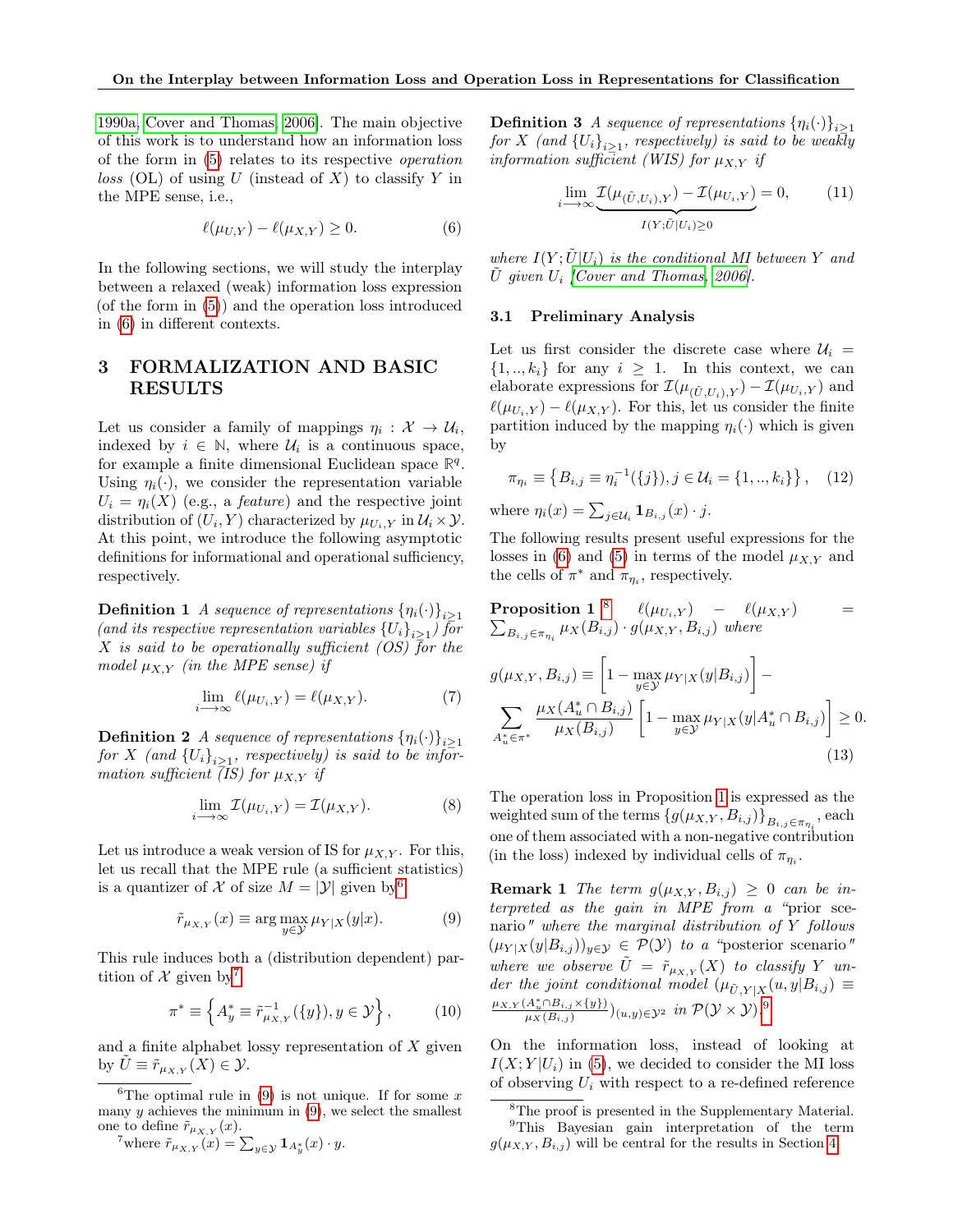case where we observe the pair  $(\tilde{U} = \tilde{r}_{\mu_{X,Y}}(X), U_i)$ , which is a deterministic function of  $X$ . Intuitively, this choice is based on the observation that  $U$  is a sufficient statistic for X in the operational MPE sense, see Eq.  $(9)$ . Consequently, our re-defined information loss is

**Proposition 2** <sup>[10](#page-4-3)</sup>  $\mathcal{I}(\mu_{(\tilde{U},U_i),Y}) - \mathcal{I}(\mu_{U_i,Y}) =$  $\sum_{B_{i,j}\in\pi_i}\mu_X(B_{i,j})\cdot I(\tilde{U};Y|X\in B_{i,j}),$  where

$$
I(\tilde{U}; Y | X \in B_{i,j}) \equiv \mathcal{H}(\mu_{Y|X}(\cdot | B_{i,j})) -
$$
  

$$
\sum_{A_u^* \in \pi^*} \frac{\mu_X(A_u^* \cap B_{i,j})}{\mu_X(B_{i,j})} \mathcal{H}(\mu_{Y|X}(\cdot | A_u^* \cap B_{i,j})) \qquad (14)
$$

is the MI between Y and  $\tilde{U} = \sum_{u \in \mathcal{Y}} u \cdot \mathbf{1}_{A_u^*}(X)$  conditioning on the event  $\{X \in B_{i,j}\}.$ 

Alternatively, we have that  $\mathcal{I}(\mu_{(\tilde{U} U_i),Y}) - \mathcal{I}(\mu_{U_i,Y}) =$  $I(\tilde{U}, U_i; Y) - I(U_i; Y) = I(\tilde{U}; Y|U_i).$ 

Remark 2 Based on Remark [1,](#page-3-9) it is worth noting the conceptual connection between  $g(\mu_{X,Y}, B_{i,j})$  in [\(13\)](#page-3-10), which is the prior risk minus the posterior risk in the MPE sense condition on  $\{X \in B_{i,j}\}\$ , and  $I(\hat{U};Y|X \in$  $B_{i,j}$ ) in [\(14\)](#page-4-4), which is the prior minus the posterior Shannon entropy condition on the same event  $\{X \in B_{i,j}\}.$ 

### <span id="page-4-1"></span>4 MAIN RESULTS

Before presenting the main result of this work (Theorem [2\)](#page-5-0), it is relevant to find a lower bound on the information loss expressed in Proposition [2](#page-4-5) as a function of the operation loss expressed in Proposition [1.](#page-3-7) For that, we introduce the following instrumental lemma:

**Lemma 1** *[\[Ho and Verdú, 2010,](#page-9-8) Th.4] Let us consider* Y a random variable in  $\mathcal{Y} = \{1, ..., M\}$  and a finite observation space X such that  $|\mathcal{X}| > M$ . If we denote by  $\mathcal{P}(\mathcal{X}|\mathcal{Y})$  the collection of conditional probabilities from  $Y$  to  $X$  (or channels), then for any non-negative  $\epsilon \leq (1 - \max_{y \in \mathcal{Y}} \mu_Y(y))$ , it follows that

the prior error of  $\mu_Y$ 

$$
f(\mu_Y, \epsilon) \equiv \min_{\rho_{X|Y} \in \mathcal{P}(\mathcal{X}|\mathcal{Y}) \text{ st. } \ell(\rho_{X|Y}\mu_Y) = \epsilon} \mathcal{I}(\rho_{X|Y}\mu_Y)
$$

$$
= \mathcal{H}(\mu_Y) - \mathcal{H}(\mathcal{R}(\mu_Y, \epsilon)) \ge 0,
$$
(15)

where  $\rho_{X|Y} \cdot \mu_Y$  is a joint probability in  $\mathcal{P}(\mathcal{X} \times \mathcal{Y})$  and  $\mathcal{R}(\mu_Y, \epsilon) \in \mathcal{P}(Y)$  is a well-defined probability, function of both  $\mu_Y$  and  $\epsilon$ . <sup>[11](#page-4-6)</sup>

<span id="page-4-5"></span>This result offers a tight (achievable) lower bound on the minimum MI achieved by a family of joint models in  $\mathcal{P}(\mathcal{X} \times \mathcal{Y})$  that satisfies two conditions: i) they meet an MPE restriction parametrized by  $\epsilon \in [0, 1 - \max_{y \in \mathcal{Y}} \mu_Y(y)]$  and ii) they have a marginal distribution on Y given by a fixed model  $\mu_Y \in$  $P(Y)$ . Importantly, for the non-trivial case when  $\epsilon < (1 - \max_{y \in \mathcal{Y}} \mu_Y(y))$ , [Ho and Verdú](#page-9-8) [\[2010\]](#page-9-8) show that  $\mathcal{H}(\mu_Y) > \mathcal{H}(\mathcal{R}(\mu_Y, \epsilon)) \Rightarrow f(\mu_Y, \epsilon) > 0$ , while for the trivial case when  $\epsilon = (1 - \max_{y \in \mathcal{Y}} \mu_Y(y))$  they show that  $\mathcal{R}(\mu_Y, \epsilon) = \mu_Y \Rightarrow f(\mu_Y, \epsilon) = 0$  [\[Ho and Verdú,](#page-9-8) [2010\]](#page-9-8). [12](#page-4-7)

<span id="page-4-4"></span>Remark 3 Considering a discrete observation X such that  $(X, Y) \sim \mu_{X,Y}$ , Lemma [1](#page-4-8) can be used directly to obtain a lower bound for  $I(X;Y) = \mathcal{I}(\mu_{X,Y})$  as a function of  $\ell(\mu_{X;Y})$ . More precisely from [\(15\)](#page-4-9), we have that

<span id="page-4-10"></span>
$$
I(X;Y) = \mathcal{I}(\mu_{X,Y}) \ge f(\mu_Y, \ell(\mu_{X,Y}))
$$
  
=  $H(Y) - \mathcal{H}(\mathcal{R}(\mu_Y, \ell(\mu_{X,Y}))).$  (16)

Importantly, the bound in [\(16\)](#page-4-10) recovers the known fact that if  $\ell(\mu_{X;Y}) < (1-\max_{y\in \mathcal{Y}} \mu_Y(y))$  then  $I(X;Y) > 0$ , or, conversely,  $I(X;Y) = 0$  (zero information) implies  $\ell(\mu_{X;Y}) = (1 - \max_{y \in \mathcal{Y}} \mu_Y(y)),$  i.e., a zero gain in  $MPE$  (from the prior) when observing X.

#### <span id="page-4-2"></span>4.1 A Non-Asymptotic Result

Returning to our original mixed continuous-discrete setting (Section [2\)](#page-2-1), the application of Lemma [1](#page-4-8) in the context of our weak information loss vs. operation loss analysis offers the following result:

<span id="page-4-8"></span><span id="page-4-0"></span>**Theorem 1** Let us consider our model  $\mu_{X,Y}$  and a finite alphabet (vector quantizer) lossy representation  $U_i$  (induced by  $\eta_i(\cdot)$ ) of X, then

<span id="page-4-11"></span>
$$
\mathcal{I}(\mu_{(\tilde{U},U_i),Y}) - \mathcal{I}(\mu_{U_i,Y}) \ge
$$
\n
$$
\sum_{B_{i,j} \in \pi_i} \mu_X(B_{i,j}) \times \left[ \mathcal{H}(\mu_{Y|X}(\cdot|B_{i,j})) - \mathcal{H}(\mathcal{R}(\mu_{Y|X}(\cdot|B_{i,j}), \epsilon_{i,j}) \right] \tag{17}
$$

where

<span id="page-4-9"></span>
$$
\epsilon_{i,j} = \left[1 - \max_{y \in \mathcal{Y}} \mu_{Y|X}(y|B_{i,j})\right] - g(\mu_{X,Y}, B_{i,j})
$$
  
= 
$$
\sum_{A_u^* \in \pi^*} \frac{\mu_X(A_u^* \cap B_{i,j})}{\mu_X(B_{i,j})} \left[1 - \max_{y \in \mathcal{Y}} \mu_{Y|X}(y|A_u^* \cap B_{i,j})\right]
$$

and  $g(\mu_{X,Y}, B_{i,j})$  is in [\(13\)](#page-3-10).

<span id="page-4-6"></span><span id="page-4-3"></span> $^{10}\mathrm{The}$  proof is presented in the Supplementary Material.

<sup>&</sup>lt;sup>11</sup>The closed-form expression of the probability  $\mathcal{R}(\mu_Y, \epsilon)$ is presented in [\[Ho and Verdú, 2010\]](#page-9-8). This expression is presented in the Supplementary Material (see Eqs.(53)-  $(55)$ ).

<span id="page-4-7"></span><sup>&</sup>lt;sup>12</sup>In information theory, the function  $f(\mu_Y, \epsilon)$  in [\(15\)](#page-4-9) is a special case of the celebrated rate-distortion function of a memoryless source (i.i.d.) with marginal distribution  $\mu_Y$ and distortion function given by the hamming distance (or the 0-1 loss) [\[Gray, 1990b\]](#page-9-12).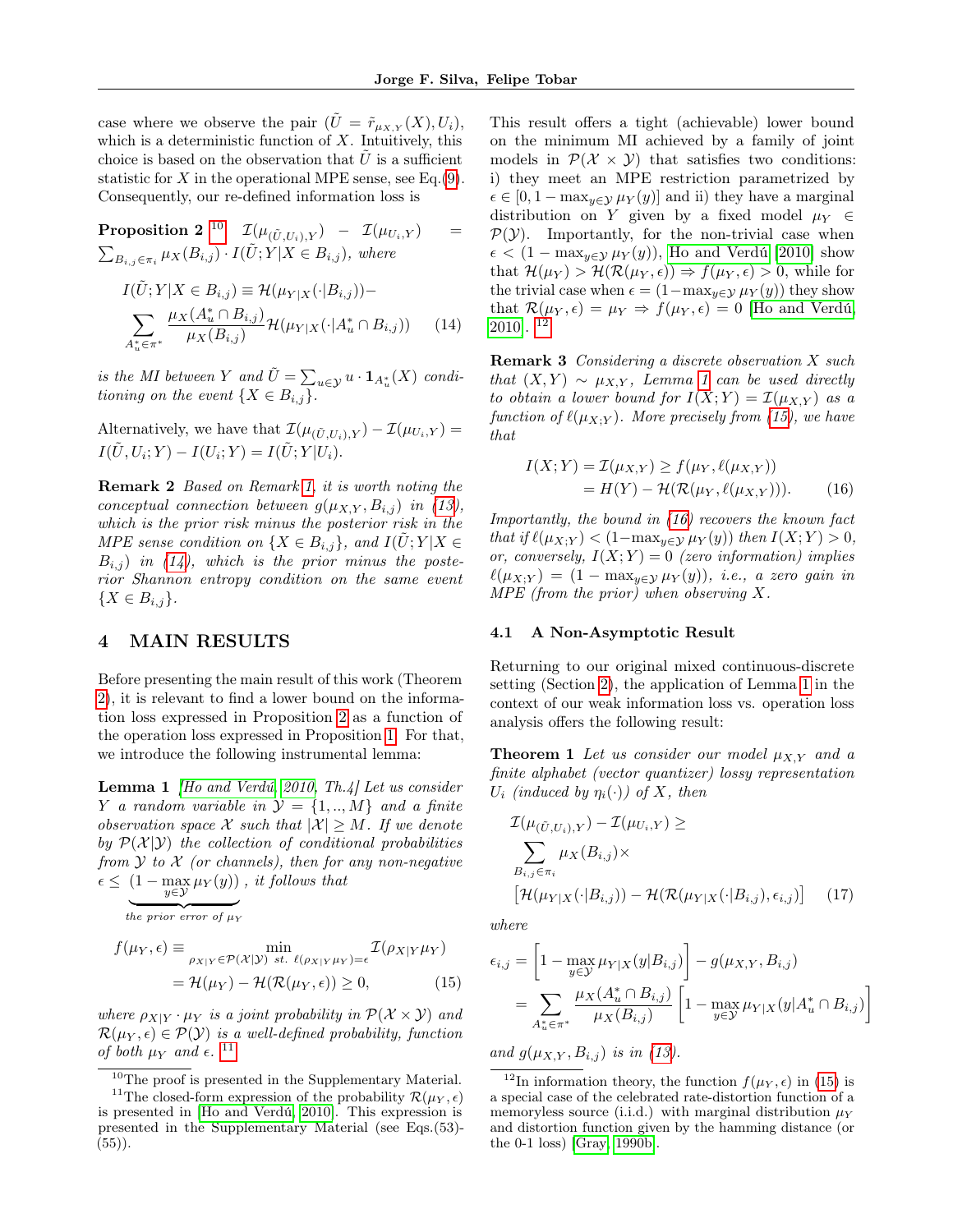Remarks and implications of Theorem [1:](#page-4-0)

- 1. The lower bound on the information loss in [\(17\)](#page-4-11) is an explicit function of the decomposition of the operation loss presented below in [\(18\)](#page-5-2). On the proof, the expression in [\(17\)](#page-4-11) comes from interpreting the operational loss in [\(18\)](#page-5-2) as the sum of some posterior minus prior MPE gains (see Remark [1\)](#page-3-9) and the application of Lemma [1](#page-4-8) in this context (see the proof of this result in the Supplementary Material).
- <span id="page-5-3"></span>2. Corollary 1 Let us assume a positive operation loss, i.e.,  $\ell(\mu_{U_i,Y}) - \ell(\mu_{X,Y}) =$

<span id="page-5-2"></span>
$$
\sum_{B_{i,j}\in\pi_i} \mu_X(B_{i,j}) \cdot g(\mu_{X,Y}, B_{i,j}) > 0 \tag{18}
$$

then from Theorem [1](#page-4-0) it follows that  $\mathcal{I}(\mu_{(\tilde{U},U\setminus Y)}) \mathcal{I}(\mu_{U_i,Y}) > 0.$ 

Proof of Corollary [1](#page-5-3): Assuming that  $\ell(\mu_{U_i,Y}) - \ell(\mu_{X,Y}) > 0$  in [\(18\)](#page-5-2), this implies that at least one component  $j$  of the sum satisfies that  $g(\mu_{X,Y}, B_{i,j}) > 0 \Leftrightarrow$  $\epsilon_{i,j}$  <  $[1 - \max_{y \in \mathcal{Y}} \mu_{Y|X}(y|B_{i,j})]$  (see [\(18\)](#page-5-2)). Then Lemma [1](#page-4-8) implies that  $\mathcal{H}(\mu_{Y|X}(\cdot|B_{i,j}))$  –  $\mathcal{H}(\mathcal{R}(\mu_{Y|X}(\cdot|B_{i,j}), \epsilon_{i,j}) > 0$ . This last inequality and [\(17\)](#page-4-11) suffice to show that

<span id="page-5-4"></span>
$$
\mathcal{I}(\mu_{X,Y}) - \mathcal{I}(\mu_{U_i,Y}) \ge \mathcal{I}(\mu_{(\tilde{U},U_i),Y}) - \mathcal{I}(\mu_{U_i,Y}) > 0.
$$
\n(19)

The first inequality in [\(19\)](#page-5-4) comes from the fact that  $(\tilde{U}, U_i)$  is a deterministic function of X and the second comes from  $(17)$ .

Therefore, a non-zero operation loss on using  $U_i$ instead of  $X$  (stated in  $(18)$ ) implies a respective non-zero weak information loss as stated in [\(19\)](#page-5-4).

- 3. Corollary [1](#page-5-3) implies that if  $U_i = \eta_i(X)$  (for some finite  $i$ ) is weakly information sufficient in the sense that  $\mathcal{I}(\mu_{(\tilde{U},U_i),Y})-\mathcal{I}(\mu_{U_i,Y})=I(U;Y|U_i)=$ 0, then  $\ell(\mu_{U_i,Y}) = \ell(\mu_{X,Y})$ , i.e.,  $\eta_i$  (and  $U_i$ ) is operational sufficient for  $\mu_{X,Y}$ .
- 4. It is worth noting that for a large clases of models (continuous in nature),  $U_i$  being weakly information sufficient, i.e.,  $I(\hat{U}; Y | U_i) = 0$ , is strictly weaker than asking that  $U_i$  is information sufficient for  $\mu_{X,Y}$ , i.e.,  $I(X;Y|U_i) = 0$ . In fact,  $I(X; Y|U_i) = 0$  implies that  $I(\tilde{U}; Y|U_i) = 0$  from the observation that  $U$  is a deterministic function of X and the chain rule of the MI [\[Cover and](#page-8-3) [Thomas, 2006\]](#page-8-3), but the converse result is not true in general.[13](#page-5-5)

5. The difference between the pure information loss  $(IL)$ , i.e.,  $I(X; Y|U_i)$ , and the weak information loss (WIL), i.e.,  $I(U;Y|U_i)$ , is further discussed in Section [4.3](#page-6-0) and its non-zero discrepancy is illustrated by an example in Section [4.4.](#page-6-1)

#### <span id="page-5-1"></span>4.2 The Asymptotic Result

The following is the main asymptotic result of this work that shows that a family of weakly IS representations (continuous in general) for  $\mu \in \mathcal{P}(\mathcal{X} \times \mathcal{Y})$  is operation sufficient for  $\mu$ . This result can be interpreted as a non-trivial asymptotic extension of Corollary [1](#page-5-3) (from Theorem [1\)](#page-4-0).

<span id="page-5-0"></span>**Theorem 2** Let  ${U_i}_{i \geq 1}$  be a sequence of representations for X obtained from  ${\{\eta_i(\cdot)\}}_{i\geq 1}$ . If  ${\{U_i\}}_{i\geq 1}$  is WIS for  $\mu_{X,Y}$  (Definition [3\)](#page-3-0), then  $\{U_i, i \geq 1\}$  is OS for  $\mu_{X,Y}$  (Definition [1\)](#page-3-11).

Remarks about the statement of Theorem [2](#page-5-0) and its interpretation:

1. The proof of Theorem [2](#page-5-0) (Section 4 in the Supplemental Material) shows that if a family of representations  ${U_i}_{i\geq 1}$  is not operationally sufficient, i.e.,  $\liminf_{i\to\infty} \ell(\mu_{U_i,Y}) - \ell(\mu_{X,Y}) > 0$ , then

<span id="page-5-6"></span>
$$
\liminf_{i \to \infty} \mathcal{I}(\mu_{(\tilde{U}, U_i), Y}) - \mathcal{I}(\mu_{U_i, Y}) =
$$
  

$$
\liminf_{i \to \infty} I(\tilde{U}; Y | U_i) > 0.
$$
 (20)

- 2. The condition [\(11\)](#page-3-12) (WIS in Definition [3\)](#page-3-0) means that as i tends to infinity,  $U_i$  captures all the information (in the Shannon sense) that  $U$  has to offer to resolve the uncertainty of  $Y$ . In general for continuos models, we have that  $I(U;Y)$  <  $I(X; Y)$  because  $\tilde{U}$  is an M size quantized version of  $X$  (see Eq.[\(10\)](#page-3-13)). Then, the sufficient condition stated in [\(11\)](#page-3-12) is strictly weaker (for a large class of models) than asking for informational sufficiency (Definition [2\)](#page-3-14).
- 3. The condition in [\(11\)](#page-3-12) and Theorem [2](#page-5-0) further emphasize the fact that achieving pure sufficiency in the Shannon sense is very conservative if the operational objective is classification, as a strictly weaker notion does exist that guarantees operational sufficiency. An example is presented in Section [4.4](#page-6-1) that illustrates this point.
- 4. Complementing the previous point, it is evident that  ${U_i}_{i\geq 1}$  being operationally sufficient for  $\mu_{X,Y}$  does not imply that  ${U_i}_{i\geq 1}$  is information sufficient for  $\mu_{X,Y}$ , in general. We illustrate this with an example in Section [4.4.](#page-6-1) Conversely, if  ${U_i}_{i\geq 1}$  is not OS, then  $\limsup_{i\to\infty} \mathcal{I}(\mu_{U_i,Y})$

<span id="page-5-5"></span><sup>&</sup>lt;sup>13</sup>In contrast, examples for  $\mu_{X,Y}$  can be constructed (discrete in nature) where  $I(X;Y) = I(\tilde{U};Y)$ . Here,  $\tilde{U}$  (a discrete variable of size M) is IS for  $\mu_{X,Y}$ . In this trivial discrete context,  $I(X;Y|U_i)=I(U;Y|U_i)$  independent of  $U_i$ .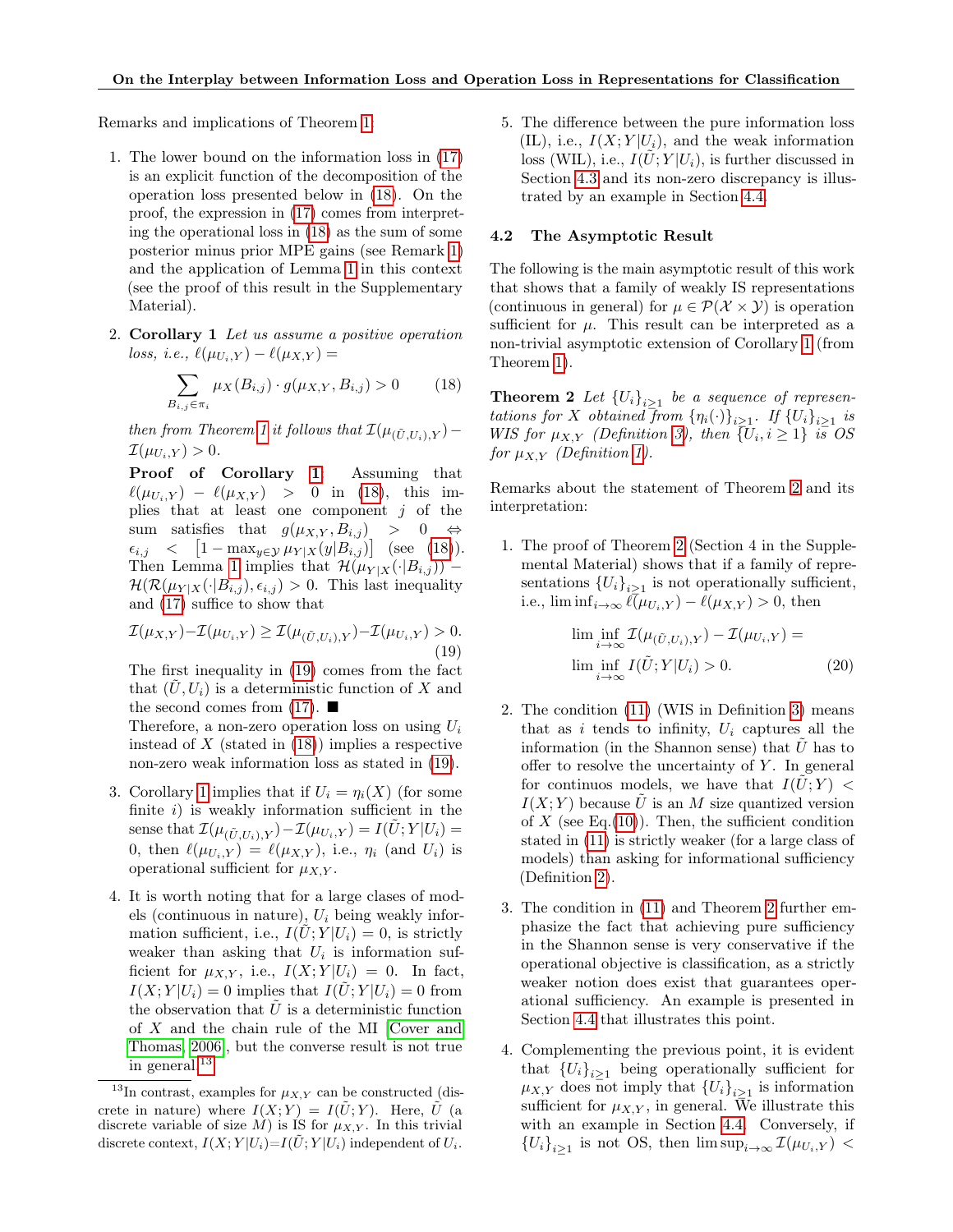$\mathcal{I}(\mu_{X,Y})$  considering that  $\mathcal{I}(\mu_{(\tilde{U},U_i),Y}) \leq \mathcal{I}(\mu_{X,Y})$ for any  $i \geq 1$  and [\(20\)](#page-5-6).

5. Finally, it is worth mentioning that WIS, as a condition on  $\{\eta_i(\cdot)\}_{i\geq 1}$ , is theoretically interesting for the reasons mentioned in previous points, but it is unnatural in terms of its practical adoption for feature design in a learning context. The reason is that the reference representation  $\tilde{U}$  (used in [\(11\)](#page-3-12)) is a function of the model  $\mu_{X,Y}$ , which is by construction unavailable in learning. This limitation motivates further research on extensions of Theorem [2](#page-5-0) into learning settings as discussed in Section [5.](#page-7-0)

#### <span id="page-6-0"></span>4.3 How much weaker is WIS than IS?

On the significance of our main result (Theorem [2\)](#page-5-0), a key aspect is to analyze and evaluate much weaker is the WIS condition used in Theorem [2](#page-5-0) from the traditional IS. The analysis implies looking at the differences between the information losses, i.e., the difference between  $I(X; Y)$  and  $I((\tilde{U}, U_i); Y)$ . On this, we could say that:

- The analysis of IL-WIL =  $I(X;Y)$   $I((\tilde{U}, U_i); Y) \geq 0$  depends on the model  $\mu_{X,Y}$  and the representation  $U_i$ . . The weak information loss uses  $\tilde{U}$  (a quantized version of X of size  $M$ ) as a reference, while IL uses  $X$ , which is a continuous random variable in the context of our general model  $\mu_{X}$ .
- We know from information theory that  $I(X; Y)$  is the supremum of the discrete MI between  $\eta(X)$ and Y over all possible finite-size quantizers  $\eta(\cdot)$ [\[Liese et al., 2006,](#page-9-9) [Silva and Narayanan, 2010a,](#page-9-13) [Vajda, 2002\]](#page-9-14) (result in the Supplemental). The scenario where MI is not achieved by any finite size version of X makes the model  $\mu_{X,Y}$  continuous from a MI point of view [\[Liese et al., 2006,](#page-9-9) [Silva](#page-9-13) [and Narayanan, 2010a,](#page-9-13) [Vajda, 2002\]](#page-9-14). In contrast, a model where a quantized version of  $X$  achieves the MI between X and Y makes the model  $\mu_{X,Y}$  discrete from a MI point of view [\[Cover and Thomas,](#page-8-3) [2006\]](#page-8-3).
- Assuming the non-trivial case that  $\mu_{X;Y}$  (the model) is continuous, i.e.,  $I(X;Y)$  is not achieved by any finite-alphabet function (or vector quantization) of  $X$ , we have that for any representation  $\eta_i(\cdot)$  (U<sub>i</sub>) that is a VQ:  $I((\tilde{U}, U_i); Y) < I(X; Y)$ . Consequently, WIL is strictly smaller than IL for the rich case where we have a continuous model and finite alphabet representations.
- On the previous point, the continuous scenario for  $\mu_{X;Y}$  is an essential case study for the analysis

presented in this paper as we do not impose any structural assumptions on  $\mu_{X,Y}$ . Also, in practical domains of continuous observations, it is reasonable to consider that a quantized (digital) version of X induces a non-zero loss of mutual information about Y.

### <span id="page-6-1"></span>4.4 An illustrative Example

To illustrate the gap between WIS and IS and the potential significance of our result, here we present a simple construction to analyze the interplay between IS vs. OS and WIS vs. OS.

- Y takes two values in  $\{1,2\}$  with  $\mu_Y(1) = \mu_Y(2)$  = 1/2.
- $X$  given  $Y$  follows a Gaussian distribution:  $X \sim Normal(K, \sigma)$  when  $Y = 1$  and  $X \sim$  $Normal(-K, \sigma)$  when  $Y = 2$ .  $K > 0$  and  $\sigma > 0$ (the parameters).
- the MPE decision is:  $\tilde{U} = 1$  if  $X \geq 0$  and  $\tilde{U} = 2$ if  $X < 0$ .
- Let us consider the following collection of indexed partitions:  $\pi_1$  =  ${(-\infty, -1/2), [-1/2, 1/2], (1/2, \infty)};$   $\pi_2$  =  $\{(-\infty, -1/4), [-1/4, 1/4], (1/4, \infty)\};$  ...  $\pi_i = \left\{(-\infty, -1/2^i), [-1/2^i, 1/2^i], (1/2^i, \infty)\right\},\dots$
- If we denote by  $A_i^1$ ,  $A_i^2$  and  $A_i^3$  the cells of  $\pi_i$ , these produce a VQ of X determined by:  $U_i = 1$  if  $X \in A_i^1$ ,  $U_i = 2$  if  $X \in A_i^2$ , and  $U_i = 3$  if  $X \in A_i^3$ .
- It is simple to show that  $I(U_i; Y) < I(X; Y)$  (as the model is continuous) [\[Liese et al., 2006,](#page-9-9) [Silva](#page-9-13) [and Narayanan, 2010a,](#page-9-13) [Cover and Thomas, 2006\]](#page-8-3) and that  $\lim_{i\to\infty} I(U_i;Y) < I(X;Y)$ . In other words, the collection  ${U_i}_{i\geq 1}$  is not information sufficient: i.e,  $I(X;Y) - I(\bar{U}_i;Y)$  is not vanishing as i tends to infinity.
- In contrast, by the construction of this family,  $U_i$  determines U in the limit (it follows that  $\lim_{i\to\infty} H(U|U_i) = 0$  and, consequently, we have that  $\lim_{i\to\infty} I(U;Y|U_i) = 0$  [\[Cover and Thomas,](#page-8-3) [2006\]](#page-8-3). Therefore, this family of representations  ${U_i}_{i\geq 1}$  is WIS.
- Finally, from Theorem [2,](#page-5-0)  ${U_i}_{i\geq 1}$  is OS (Def. [1\)](#page-3-11) but not IS (Def[.2\)](#page-3-14).

This simple construction offers a scenario where the difference between IL and WIL is strictly positive and relevant for any  $i$ . This discrepancy is non-trivial when i grows: WIL tends to zero, but IL does not. Indeed, WIS (Def. [3\)](#page-3-0) is strictly weaker than IS (Def[.2\)](#page-3-14) in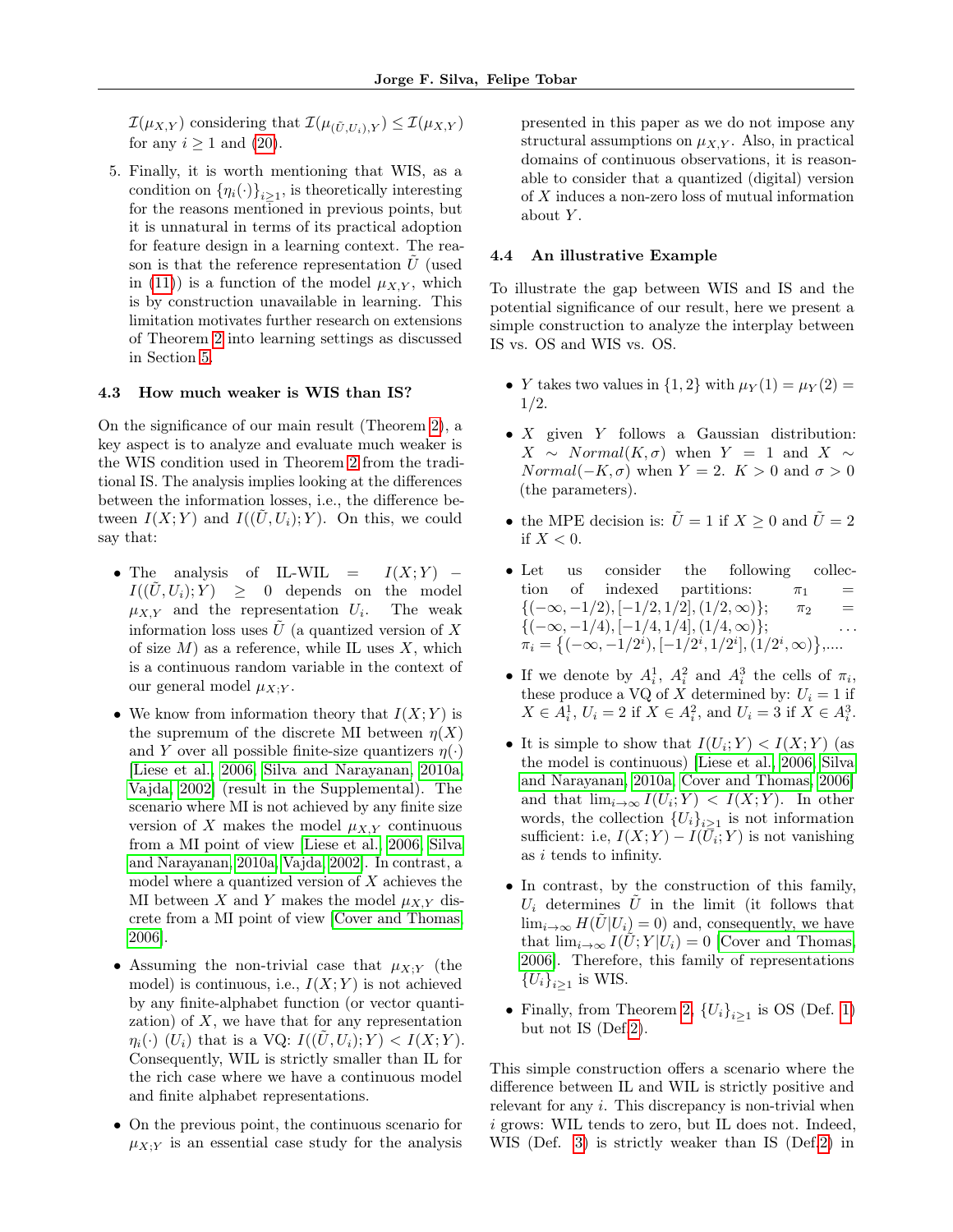this example. Furthermore, we observe that IL as a criterion is blind on predicting the quality of  ${U_i}_{i\geq 1}$  to achieve the MPE in [\(1\)](#page-2-3). In the extended version of this paper, we show other constructions (VQs) and models where the same finding illustrated in this example is experimentally observed [\[Silva et al., 2021\]](#page-9-15).

### 4.5 Overview of the Proof of Theorem [2:](#page-5-0) from Discrete to Continuous Representations

The proof of Theorem [2](#page-5-0) is divided in two main stages (details in Section [D](#page-11-0) of the Supplementary Material). The first stage (in Section [D.1,](#page-11-1) Suplemental) restricts the analysis to the important case of finite alphabet representations, or vector quantizers of  $X$ . In this discrete context, we use results from information theory to show that WIS implies OS (see Theorem [3](#page-11-2) and its proof in Sections [E](#page-13-0) and [F](#page-15-0) of the Supplementary Material). The decision to begin studying the case of finite alphabet representations was essential because it offers a path to adopt concrete results on the interplay between probability of error and conditional entropy only available for discrete random variables (see Section [4.1](#page-4-2) and Section [D.1](#page-11-1) of the Supplementary Material).

In the second stage of the proof (in Section [D.2](#page-12-0) of the Supplementary Material), we make a connection between the discrete (Theorem [3](#page-11-2) in the Supplementary Material) and the continuous result (Theorem [2\)](#page-5-0). Importantly, the finite alphabet result is used as a building block to extend the proof argument to the continuous case stated in Theorem [2.](#page-5-0) For this objective, results on information sufficient partitions for mutual information were instrumental [\[Liese et al., 2006\]](#page-9-9) (details in Sections [D.2](#page-12-0) of the Supplemental Material).

# <span id="page-7-0"></span>5 SUMMARY, DISCUSSION AND EXTENSIONS

This work offers new results to understand the interplay between information loss (in the Shannon sense) and operational loss (in the classical MPE sense) when considering a general family of lossy representations of an observation vector  $X$  in  $\mathbb{R}^d$ . Our main asymptotic result (Theorem [2\)](#page-5-0) supports the idea that creating a family of information sufficient representations is an adequate criterion in the sense that these representations have a vanishing residual error with respect to the MPE decision acting on  $X$  to classify (a class)  $Y$ . On the other hand, our result also shows that pure informational sufficiency (in the sense of Def. [2\)](#page-3-14) is a conservative criterion. Indeed, Theorem [2](#page-5-0) shows that a strictly weaker notion of informational sufficiency (in the form of Def. [3\)](#page-3-0) suffices to obtain the required operational result.

To give practical significance to our main result, we have worked on extensions of Theorem [2](#page-5-0) in a learning setting where  $\mu_{X,Y}$  is unknown, but it belongs to a collection of models  $\Lambda$  (prior knowledge). In an extended version of this paper [\[Silva et al., 2021,](#page-9-15) Sec. VII], we studied how the structure of  $\Lambda$  can be used to determine less conservative (and non-oracle) weak forms of informational sufficiency that could be adopted by algorithms that select representations from data. We studied the case where  $\Lambda$  is the family of invariant models (invariant to the action of a compact group) [\[Bloem-Reddy and Teh, 2020,](#page-8-1) [Dubois et al., 2021\]](#page-8-2), where it is possible to determine "*a non-oracle*" surrogate of  $r^*(\cdot)$  (in Theorem [2\)](#page-5-0) that extends our result (WIS implies OS) in a learning scenario [\[Silva et al.,](#page-9-15) [2021\]](#page-9-15).

Finally, on the optimality of the WIS condition in Theorem [2,](#page-5-0) in the extended version of this paper [\[Silva](#page-9-15) [et al., 2021,](#page-9-15) Sec.V], we proved that when the MAP rule in [\(9\)](#page-3-1) is unique (almost surely w.r.t. to the model  $\mu_{X,Y}$ , then "WIS is equivalent to OS". This last result shows a context where WIS (as a condition) is tight and optimal, in the sense that no weaker representation condition on  ${U_i}_{i\geq 1}$  could be found to guarantee OS.

### <span id="page-7-1"></span>5.1 A Broader Perspective on the Application of these Results

The analysis presented in this work about the interplay between vanishing information and operation loss offers relevant insight in learning settings. First, our results support the universality of approximating (or learning) compressed representations that capture the mutual information between  $X$  and  $Y$ , for example, via minimization of the conditional entropy  $H(Y|U)$ , or maximization of  $I(U;Y)$ . This is a widely adopted criterion in representation learning, in the form of maximizing empirical versions of the mutual information, or alternatively, minimizing empirical versions of the conditional entropy over a family of compressed representations of X [\[Amjad and Geiger, 2019,](#page-8-8) [Alemi](#page-8-9) [et al., 2017,](#page-8-9) [Achille and Soatto, 2018b,](#page-8-10) [Vera et al.,](#page-9-4) [2018,](#page-9-4) [Strouse and Schwab, 2017,](#page-9-6) [Tegmark and Wu,](#page-9-7) [2019\]](#page-9-7).

On the other hand, the implication of Theorem [2](#page-5-0) is relevant in the sense that we show evidence that pure IS could be very conservative as a condition to achieve OS in some scenarios. On this dimension, we introduce a weaker (strictly weaker in many cases) information sufficient condition that imply OS for classification.

We know that our main result (WIS=>OS) by itself does not offer a direct practical strategy for representation learning. However, our findings could motivate practical avenues of research: for instance, finding "non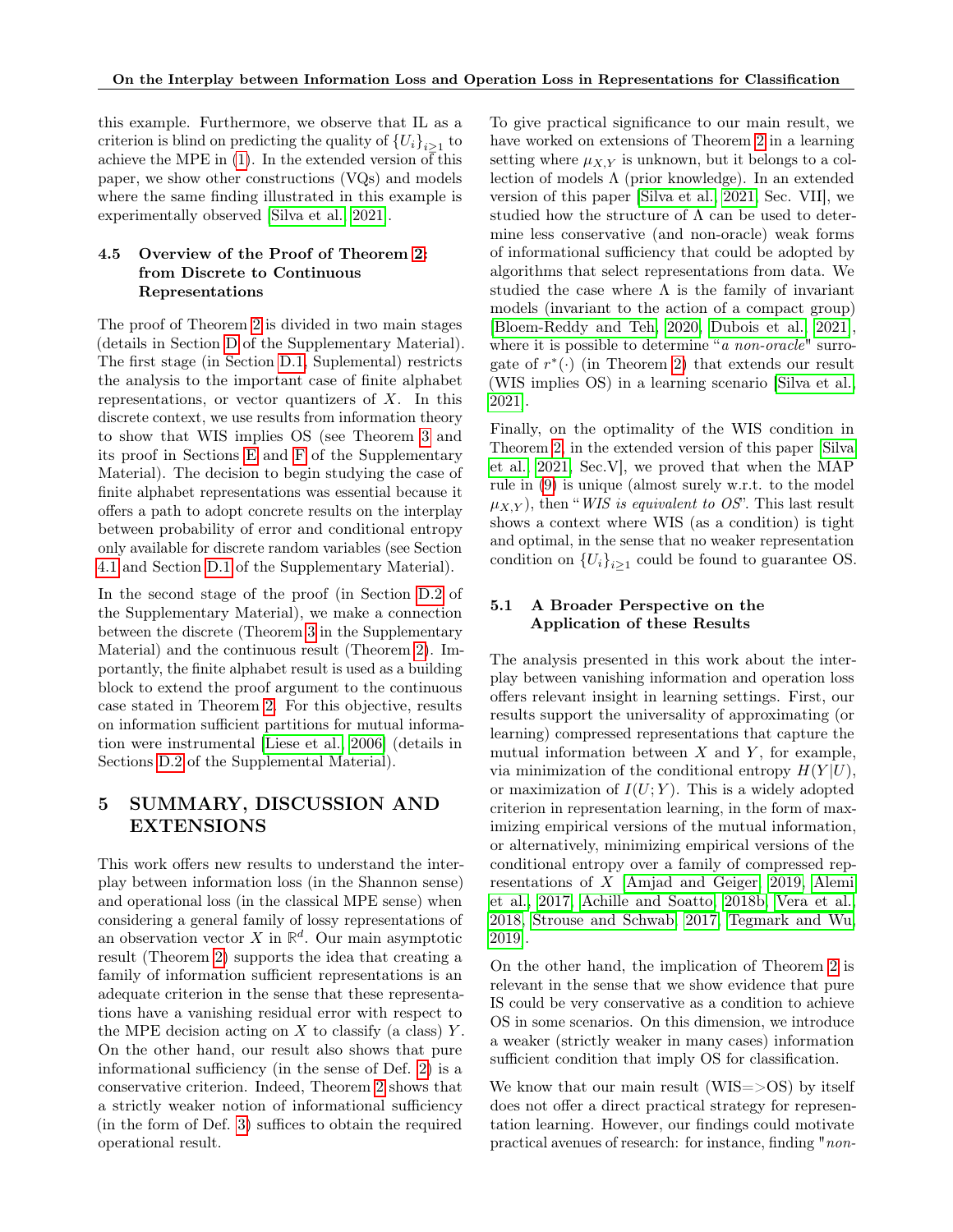oracle" information losses, inspirited by WIS, weaker than IS (for some models or family of models) that could be adopted in practice to learn sufficient representation from data in the MPE sense. In this direction, we have worked on extending Theorem [2](#page-5-0) to come out with a non-oracle WIS condition under some prior information  $(\mu_{X,Y}$  is invariant to the action of a compact group of transformations). These results are presented in an extended version of this paper in [\[Silva et al.,](#page-9-15) [2021\]](#page-9-15).

Concerning the notion of informational sufficiency studied in this paper, there is an interesting connection with the analysis and results used for mutual information estimation. On the approximation error analysis of this estimation (learning) problem, there are numerous results in the literature guaranteeing that a collection of representations (partitions) are asymptotically sufficient for approximating the mutual information  $I(X; Y)$ [\[Berlinet and Vajda, 2005,](#page-8-11) [Liese et al., 2006,](#page-9-9) [Vajda,](#page-9-14) [2002\]](#page-9-14), or information sufficient in the language of this paper. These results offer concrete conditions and constructions for finite-size representations (VQ) that in light of Theorem [2](#page-5-0) will be operationally sufficient for classification. In this context, it is worth noting the family of data-driven constructions studied in [\[Silva and](#page-9-13) [Narayanan, 2010a,](#page-9-13) [2007,](#page-9-16) [2010b,](#page-9-17) [Vajda, 2002,](#page-9-14) [Darbellay](#page-8-12) [and Vajda, 1999,](#page-8-12) [Gonzales and Silva, 2020,](#page-9-18) [Gonzales](#page-9-19) [et al., 2022\]](#page-9-19). These are data-driven representations (or representations learned from data) that are information sufficient (with probability one) and, consequently, they are operationally sufficient (with probability one) as a corollary our main result in Theorem [2.](#page-5-0) The formalizations of these connections are presented in the extended version of this paper in [\[Silva et al., 2021,](#page-9-15) Sec. VI].

Finally, we emphasize that our findings are purely from an information-theoretic perspective of sufficiency and, if put in practice, the features resulting from the ideas laid out here need to be exhaustively examined. We are at a time when automatic feature discovery has reached an unprecedented efficiency in terms of performance metrics, however, when dealing with sensible human-centered scenarios and datasets, operational efficiency should not be the unique criterion and we must also consider societal implications, fairness, and interpretability.

#### Acknowledgements

We would like to acknowledge support for this project from ANID-Chile (Fondecyt Grant 1210315 and 1210606), the Advanced Center for Electrical and Electronic Engineering (Basal Project FB0008) and the Center for Mathematical Modeling (Basal Projects ACE210010 & FB210005). The authors thank Diane Greenstein for editing and proofreading part of this material and the anonymous reviewers for proving numerous constructive comments that help improve this work.

### References

- <span id="page-8-7"></span>A. Achille and S. Soatto. Emergence of invariance and disentanglement in deep representations. Journal of Machine Learning Research, 19:1–34, 2018a.
- <span id="page-8-10"></span>A. Achille and S. Soatto. Information dropout: Learning optimal representations through noisy computations. IEEE Transactions on Pattern Analysis and Machine Intelligence,  $40(12):2897 - 2905$ , January 2018b.
- <span id="page-8-9"></span>A. Alemi, I. Fisher, J. Dillon, and K. Murphy. Deep variational information bottleneck. In ICLR, pages 24–26, April 2017.
- <span id="page-8-8"></span>R.A. Amjad and B. C. Geiger. Learning representations for neural network-based classification using the information bottleneck principle. IEEE Transactions on Pattern Analysis and Machine Intelligence, 10.1109/TPAMI.2019.2909031, 2019.
- <span id="page-8-0"></span>Y. Bengio, A. Courville, and P. Vincent. Representation learning: A review and new perspectives. IEEE Transactions on Pattern Analysis and Machine Intelligence, 35:1798–1828, 2013.
- <span id="page-8-11"></span>A. Berlinet and Igor Vajda. On asymtotic sufficiency and optimality of quantizations. Journal of Statistical Planning and Inference, 136:4217–4238, 2005.
- <span id="page-8-1"></span>B. Bloem-Reddy and Y. W. Teh. Probabilistic symmetry and invariant neural networks. Journal of Machine Learning Research, 21:1–61, 2020.
- <span id="page-8-4"></span>O. Bousquet and A. Elisseeff. Stability and generalization. Journal of Machine Learning Research, 2: 499–526, 2002.
- <span id="page-8-6"></span>Oliver Bousquet, S. Boucheron, and G. Lugosi. Theory of Classification: A Survey of Recent Advances. ESAIM: Probability and Statistics, URL:http:/www.emath.fr/ps, 2004.
- <span id="page-8-3"></span>T. M. Cover and J. A. Thomas. Elements of Information Theory. Wiley Interscience, New York, second edition, 2006.
- <span id="page-8-12"></span>Georges A. Darbellay and Igor Vajda. Estimation of the information by an adaptive partition of the observation space. IEEE Transactions on Information Theory, 45(4):1315–1321, 1999.
- <span id="page-8-5"></span>L. Devroye, L. Györfi, and G. Lugosi. A Probabilistic Theory of Pattern Recognition. New York: Springer-Verlag, 1996.
- <span id="page-8-2"></span>Y. Dubois, B. Bloem-Reddy, K. Ullrich, and C. J. Maddison. Lossy compression for losless prediction.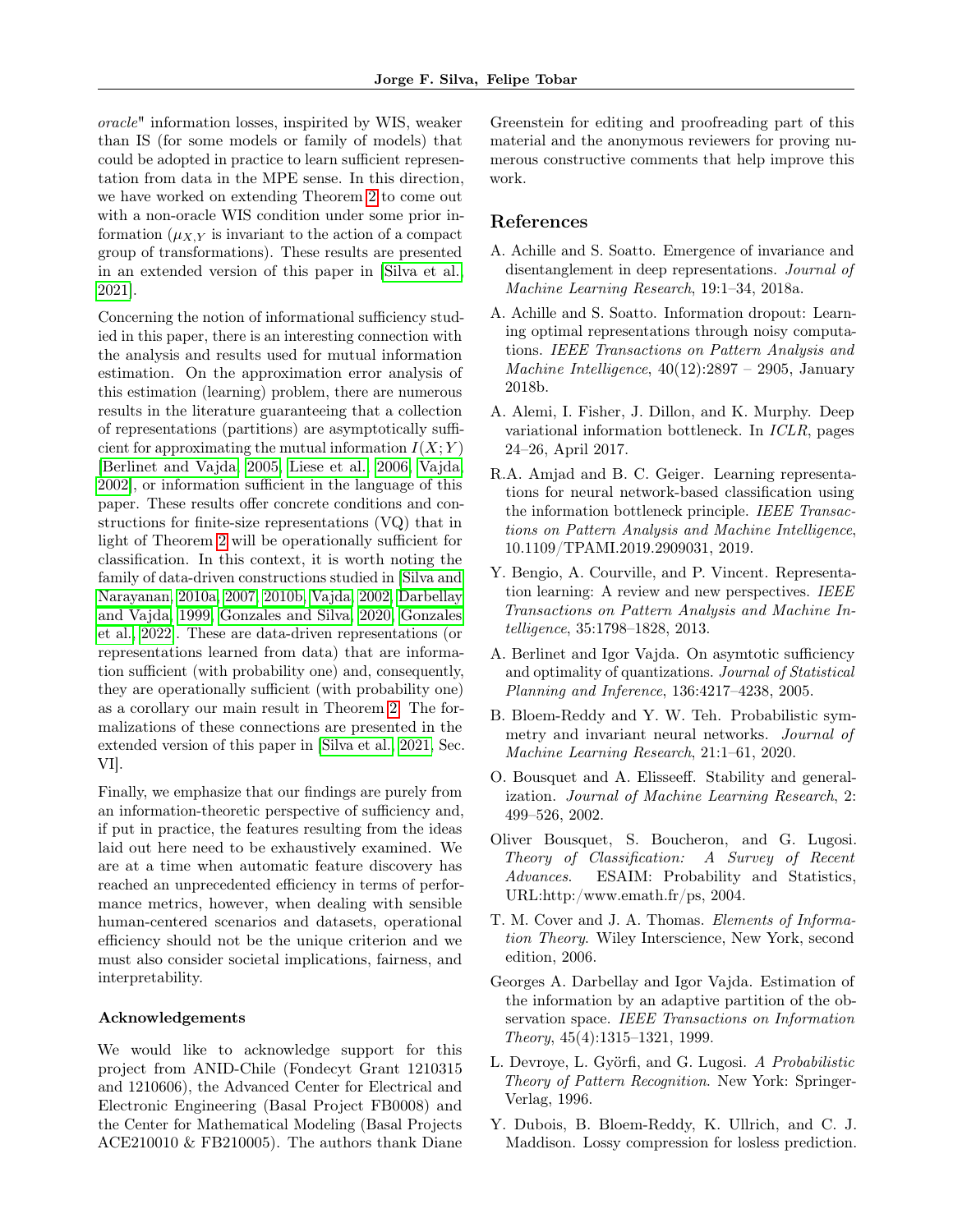In at ICLR 2021 neural compression workshop, pages 1–26, 2021.

- <span id="page-9-10"></span>M. Feder and N. Merhav. Relationship between entropy and error probability. IEEE Transactions on Information Theory, 40(1):259–266, January 1994.
- <span id="page-9-18"></span>Mauricio Gonzales and Jorge F Silva. Data-driven representations for testing independence: A connection with mutual information estimation. In IEEE International Symposium on Information Theory. IEEE, 2020.
- <span id="page-9-19"></span>Mauricio Gonzales, Jorge F Silva, Miguel Videla, and Marcos Orchard. Data-driven representations for testing independence: Modeling, analysis and connection with mutual information estimation. IEEE Transactions on Signal Processing, 70:158–173, January 2022.
- <span id="page-9-0"></span>R. M. Gray. Entropy and Information Theory. Springer - Verlag, New York, 1990a.
- <span id="page-9-12"></span>R.M. Gray. Source Coding Theory. Norwell, MA: Kluwer Academic, 1990b.
- <span id="page-9-8"></span>Siu-Wai Ho and Sergio Verdú. On the interplay between conditional entropy and error probability. IEEE Transactions on Information Theory, 56(12):5930– 5942, December 2010.
- <span id="page-9-9"></span>F. Liese, Domingo Morales, and Igor Vajda. Asymptotically sufficient partition and quantization. IEEE Transactions on Information Theory, 52(12):5599– 5606, 2006.
- <span id="page-9-11"></span>S. Prasad. Bayesian error-based sequeneces of statistical information bounds. IEEE Transactions on Information Theory, 61(9):5052–5062, September 2015.
- <span id="page-9-2"></span>S. Shalev-Shwartz, O. Shamir, and N. Srebro. Learnability, stability and uniform convergence. Journal of Machine Learning Research, 11:2635–2670, 2010.
- <span id="page-9-16"></span>J. F. Silva and S. Narayanan. Universal consistency of data-driven partitions for divergence estimation. In IEEE International Symposium on Information Theory. IEEE, 2007.
- <span id="page-9-13"></span>Jorge F. Silva and Shrikanth Narayanan. Non-product data-dependent partitions for mutual information estimation: Strong consistency and applications. IEEE Transactions on Signal Processing, 58(7):3497–3511, July 2010a.
- <span id="page-9-17"></span>Jorge F. Silva and Shrikanth Narayanan. Information divergence estimation based on data-dependent partitions. Journal of Statistical Planning and Inference, 140(11):3180 – 3198, November 2010b.
- <span id="page-9-15"></span>Jorge F Silva, Felipe Tobar, Mario Vicuna, and Felipe Cordova. Studying the interplay between information loss and operation loss in representations for classification. https://arxiv.org/abs/2112.15238, December 2021.
- <span id="page-9-6"></span>D. J. Strouse and D.J. Schwab. The deterministic information bottleneck. Mass. Inst. Tech. Neural Computing, 26(1611-1630), 2017.
- <span id="page-9-7"></span>M. Tegmark and T. Wu. Pareto-optimal data compression for binary classification tasks. *Entropy*,  $22(7)$ : 1–27, 2019.
- <span id="page-9-3"></span>N. Tishby, F. Pereira, and W. Bialek. The information bottleneck method. In Proceedings of the Thirty-seventh Annual Allerton Conference on Communication, Control, and Computing, pages 368–377, September 1999.
- <span id="page-9-14"></span>Igor Vajda. On convergence of information contained in quantized observations. IEEE Transactions on Information Theory, 48(8):2163–2172, 2002.
- <span id="page-9-4"></span>M. Vera, P. Piantanida, and L.R. Vega. The role of information complexity and randomization in representation learning. https://arxiv.org/abs/1802.05355, 2018.
- <span id="page-9-1"></span>H. Xu and S. Mannor. Robustness and generalization. Machine Learning, 86(391–423), 2012.
- <span id="page-9-5"></span>A. Zaidi, I. Estella-Aguerri, and S. Shamai. On the information bottleneck problems: Models, connections, applications and information theoretic views. Entropy, 22(151):1–36, 2020.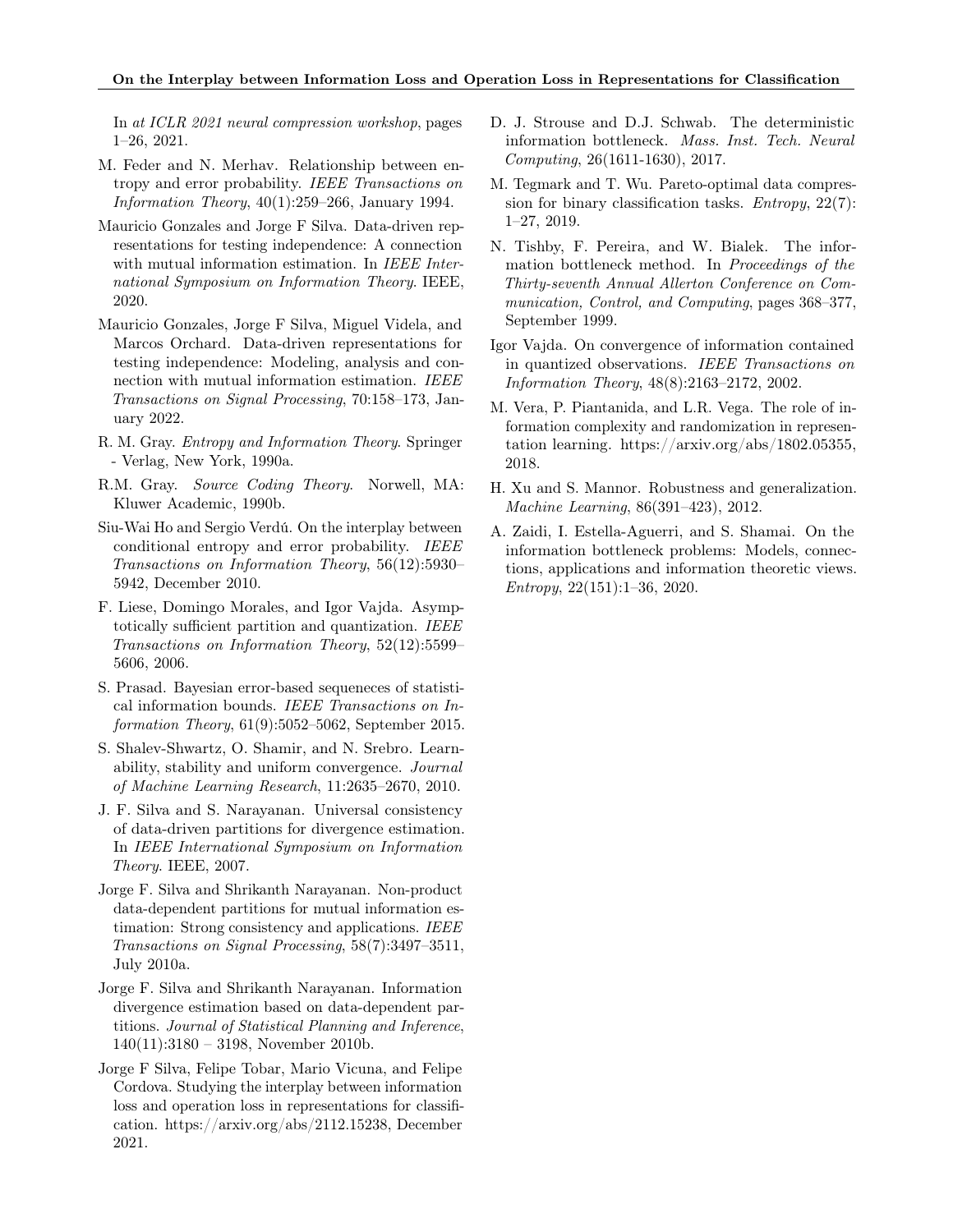# Supplementary Material: On the Interplay between Information Loss and Operation Loss in Representations for Classification

### A PROPOSITION 1

**Proposition 1**  $\ell(\mu_{U_i,Y}) - \ell(\mu_{X,Y}) = \sum_{B_{i,j} \in \pi_{\eta_i}} \mu_X(B_{i,j}) \cdot g(\mu_{X,Y}, B_{i,j})$  where

$$
g(\mu_{X,Y}, B_{i,j}) \equiv \left[1 - \max_{y \in \mathcal{Y}} \mu_{Y|X}(y|B_{i,j})\right] - \sum_{A_u^* \in \pi^*} \frac{\mu_X(A_u^* \cap B_{i,j})}{\mu_X(B_{i,j})} \left[1 - \max_{y \in \mathcal{Y}} \mu_{Y|X}(y|A_u^* \cap B_{i,j})\right].
$$
 (21)

*Proof:* From Bayes decision, it is known that  $\tilde{U} = \tilde{r}_{\mu_{X,Y}}(X)$  is a sufficient statistic of X in the operational sense, i.e.,  $\ell(\mu_{\tilde{U},Y}) = \ell(\mu_{X,Y})$ . For this analysis, it is useful to consider the augmented observation vector  $(\tilde{U}, U_i)$ , where its error  $\ell(\mu_{(\tilde{U},U_i),Y})$  is at most the error achieved by  $\tilde{U}$ . Consequently, we have that  $\ell(\mu_{(\tilde{U},U_i),Y}) = \ell(\mu_{X,Y})$ . This identity helps us to express the loss in [\(6\)](#page-3-3) conveniently:

$$
\ell(\mu_{U_i,Y}) - \ell(\mu_{X,Y}) = \ell(\mu_{U_i,Y}) - \ell(\mu_{(\tilde{U},U_i),Y}) = \sum_{B_{i,j} \in \pi_i} \mu_X(B_{i,j}) \left[1 - \max_{y \in \mathcal{Y}} \mu_{Y|X}(y|B_{i,j})\right]
$$

$$
- \sum_{A_u^* \in \pi^*} \sum_{B_{i,j} \in \pi_i} \mu_X(B_{i,j} \cap A_u^*) \left[1 - \max_{y \in \mathcal{Y}} \mu_{Y|X}(y|A_u^* \cap B_{i,j})\right].
$$
(22)

<span id="page-10-0"></span> $\Box$ 

Finally [\(13\)](#page-3-10) follows directly from [\(22\)](#page-10-0).

### B PROPOSITION 2

**Proposition 2**  $\mathcal{I}(\mu_{(\tilde{U},U_i),Y}) - \mathcal{I}(\mu_{U_i,Y}) = \sum_{B_{i,j} \in \pi_i} \mu_X(B_{i,j}) \cdot I(\tilde{U};Y|X \in B_{i,j}),$  where

$$
I(\tilde{U}; Y | X \in B_{i,j}) \equiv \mathcal{H}(\mu_{Y|X}(\cdot | B_{i,j})) - \sum_{A_u^* \in \pi^*} \frac{\mu_X(A_u^* \cap B_{i,j})}{\mu_X(B_{i,j})} \mathcal{H}(\mu_{Y|X}(\cdot | A_u^* \cap B_{i,j}))
$$
(23)

is the MI between Y and  $\tilde{U} = \sum_{u \in \mathcal{Y}} u \cdot \mathbf{1}_{A^*_u}(X)$  conditioning on the event  $\{X \in B_{i,j}\}.$ 

*Proof:* From the definition of MI and the discrete nature of the joint vector  $(\tilde{U}, U_i)$  [\[Cover and Thomas,](#page-8-3) [2006\]](#page-8-3), we have that

$$
\mathcal{I}(\mu_{(\tilde{U},U_i),Y}) = H(Y) - \sum_{A_u^* \in \pi^*} \sum_{B_{i,j} \in \pi_i} \mu_X(B_{i,j} \cap A_u^*) \cdot \mathcal{H}(\mu_{Y|X}(\cdot | A_u^* \cap B_{i,j})).
$$
\n(24)

On the other hand,  $\mathcal{I}(\mu_{U_i,Y}) = H(Y) - \sum_{B_{i,j} \in \pi_i} \mu_X(B_{i,j}) \cdot \mathcal{H}(\mu_{Y|X}(\cdot|B_{i,j}))$ . The result in [\(14\)](#page-4-4) derives directly from these expressions.  $\Box$ 

## C PROOF OF THEOREM 1

**Theorem 1** Let us consider our model  $\mu_{X,Y}$  and a finite alphabet lossy representation  $U_i$  (induced by  $\eta_i(\cdot)$ ) of  $X$ , then

$$
\mathcal{I}(\mu_{(\tilde{U},U_i),Y}) - \mathcal{I}(\mu_{U_i,Y}) \ge \sum_{B_{i,j} \in \pi_i} \mu_X(B_{i,j}) \left[ \mathcal{H}(\mu_{Y|X}(\cdot|B_{i,j})) - \mathcal{H}(\mathcal{R}(\mu_{Y|X}(\cdot|B_{i,j}),\epsilon_{i,j})) \right] \ge 0,
$$
 (25)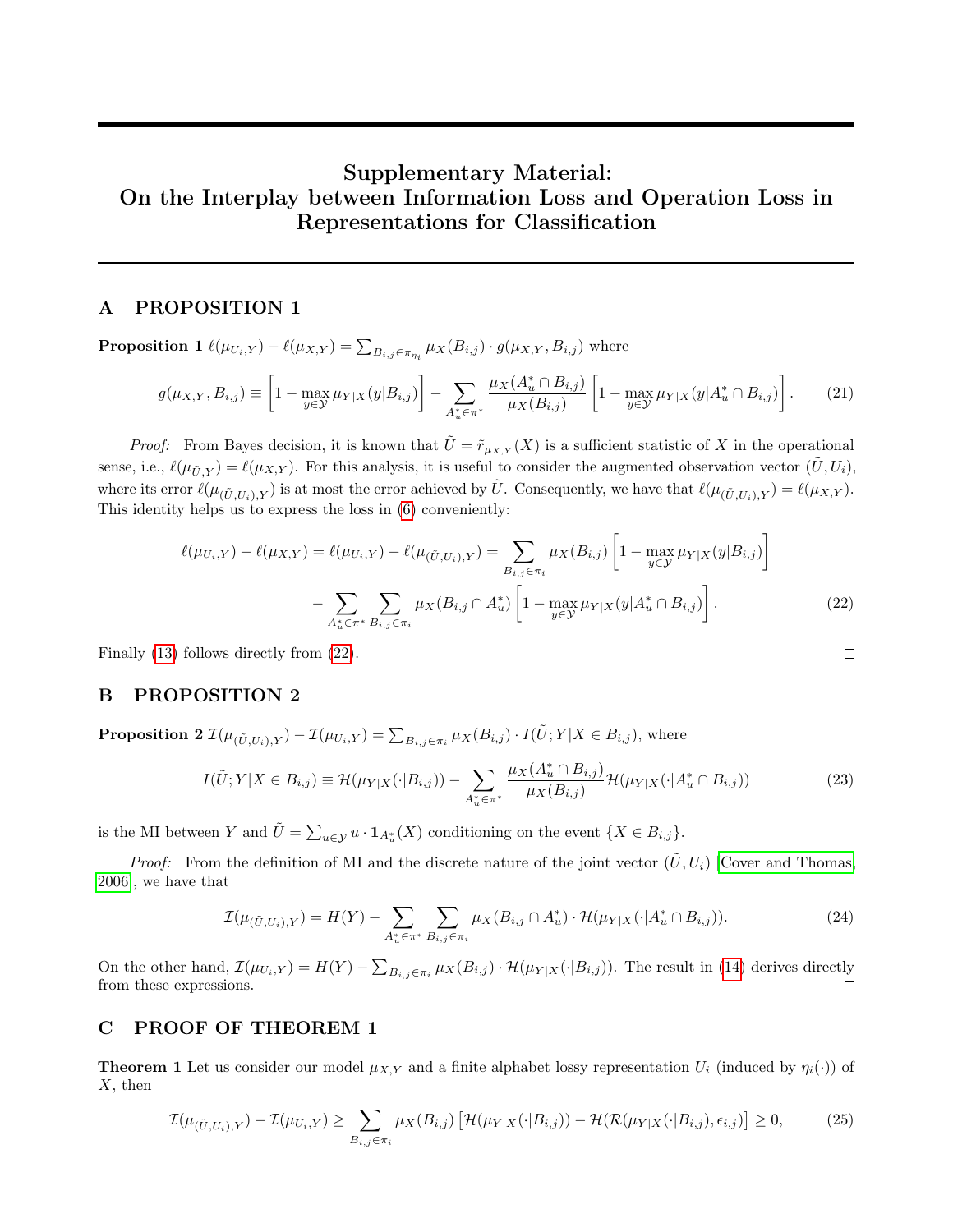where  $\epsilon_{i,j} = [1 - \max_{y \in \mathcal{Y}} \mu_{Y|X}(y|B_{i,j})] - g(\mu_{X,Y}, B_{i,j})$  and  $g(\mu_{X,Y}, B_{i,j})$  is in Eq.[\(13\)](#page-3-10) (of the main paper).

*Proof:* Let us first look at the definition of  $g(\mu_{X,Y}, B)$  in [\(13\)](#page-3-10). This is a function of the model  $\mu_{X,Y}$ , the partition  $\pi^* = \{A_y^*, y \in \mathcal{Y}\}\$ in [\(10\)](#page-3-13) and a set  $B \subset \mathcal{X}$ . In particular, we have that

<span id="page-11-3"></span>
$$
g(\mu_{X,Y}, B) = \left[1 - \max_{y \in \mathcal{Y}} \mu_{Y|X}(y|B)\right] - \sum_{A_u^* \in \pi^*} \mu_X(A_u^*|B) \cdot \left[1 - \max_{y \in \mathcal{Y}} \mu_{Y|X}(y|A_u^* \cap B)\right].
$$
 (26)

The first term on the RHS of  $(26)$  can be seen as the prior minimum error probability of a random variable Y in y with marginal probability  $(v_{\tilde{Y}}(y) \equiv \mu_{Y|X}(y|B))_{y \in \mathcal{Y}} \in \mathcal{P}(\mathcal{Y})$ . On the other hand, the second term on the RHS of [\(26\)](#page-11-3) can be seen as the MPE of a joint vector  $(\tilde{X}, \tilde{Y})$  in  $\mathcal{Y} \times \mathcal{Y}$  with probability  $v_{\tilde{X}, \tilde{Y}}$  in  $\mathcal{P}(\mathcal{Y} \times \mathcal{Y})$  defined by

<span id="page-11-4"></span>
$$
v_{\tilde{X}, \tilde{Y}}(u, y) \equiv \frac{\mu_{X, Y}(A_u^* \cap B \times \{y\})}{\mu_X(B)}, \ \forall (u, y) \in \mathcal{Y}^2.
$$
 (27)

The second term in [\(26\)](#page-11-3) is precisely  $\ell(v_{\tilde{X}, \tilde{Y}})$ . Adopting Lemma [1](#page-4-8) in this context, we can use its corollary in [\(16\)](#page-4-10) to obtain that

$$
\mathcal{I}(v_{\tilde{X}, \tilde{Y}}) = I(\tilde{X}; \tilde{Y}) \ge H(\tilde{Y}) - \mathcal{H}(\mathcal{R}(v_{\tilde{Y}}, \ell(v_{\tilde{X}, \tilde{Y}})))
$$
\n
$$
= \mathcal{H}(v_{\tilde{Y}}) - \mathcal{H}(\mathcal{R}(v_{\tilde{Y}}, \ell(v_{\tilde{X}, \tilde{Y}})))
$$
\n
$$
= \mathcal{H}(\mu_{Y|X}(\cdot|B)) - \mathcal{H}(\mathcal{R}(\mu_{Y|X}(\cdot|B), \ell(\mu_{\tilde{X}, \tilde{Y}})))
$$
\n(28)

where  $\ell(v_{\tilde{X}, \tilde{Y}}) = [1 - \max_{y \in \mathcal{Y}} \mu_{Y|X}(y|B)] - g(\mu_{X,Y}, B)$  from [\(26\)](#page-11-3) and the construction of  $v_{\tilde{X}, \tilde{Y}}$  in [\(27\)](#page-11-4). The inequality in [\(28\)](#page-11-5) is obtained as a function of  $B \subset \mathcal{X}$ , as it is used to construct  $v_{\tilde{X}, \tilde{Y}}$  in [\(27\)](#page-11-4).

Returning to the main object of interest of this result, we have that

$$
\mathcal{I}(\mu_{(\tilde{U},U_i),Y}) - \mathcal{I}(\mu_{U_i,Y}) = I(\tilde{U};Y|U_i) = \sum_{B_{i,j} \in \pi_i} \mu_X(B_{i,j}) \cdot I(\tilde{U};Y|X = B_{i,j}).
$$
\n(29)

<span id="page-11-5"></span> $\Box$ 

The first equality is by the chain rule of MI and the second is by definition of the conditional MI [\[Cover and](#page-8-3) [Thomas, 2006\]](#page-8-3). Finally we recognize that  $I(U;Y|X = B) = \mathcal{I}(\mu_{\tilde{U}:Y|X}(\cdot|B))$ , where  $\mu_{\tilde{U}:Y|X}(\cdot|B)$  is precisely the distribution  $v_{\tilde{X}, \tilde{Y}}$  defined in [\(27\)](#page-11-4). Consequently, applying [\(28\)](#page-11-5) in each  $B_{i,j} \in \pi_i$ , we have that

$$
\mathcal{I}(\mu_{(\tilde{U},U_i),Y}) - \mathcal{I}(\mu_{U_i,Y}) \ge \sum_{B_{i,j} \in \pi_i} \mu_X(B_{i,j}) \cdot \left[ \mathcal{H}(\mu_{Y|X}(\cdot|B_{i,j})) - \mathcal{H}(\mathcal{R}(\mu_{Y|X}(\cdot|B_{i,j}), \epsilon_{i,j})) \right]
$$

where  $\epsilon_{i,j} = [1 - \max_{y \in \mathcal{Y}} \mu_{Y|X}(y|B_{i,j})] - g(\mu_{X,Y}, B_{i,j}).$ 

## <span id="page-11-0"></span>D THEOREM [2:](#page-5-0) FORM DISCRETE TO CONTINUOUS REPRESENTATIONS

**Theorem 2** Let  ${U_i}_{i\geq1}$  be a sequence of representations for X obtained from  ${\{\eta_i(\cdot)\}}_{i\geq1}$ . If  ${U_i}_{i\geq1}$  is WIS for  $\mu_{X,Y}$  (Definition [3\)](#page-3-0), then  $\{U_i\}_{i\geq 1}$  is OS for  $\mu_{X,Y}$  (Definition [1\)](#page-3-11).

#### <span id="page-11-2"></span><span id="page-11-1"></span>D.1 Discrete version of Theorem 2

**Theorem 3** Let  $\{U_i\}_{i\geq 1}$  be a sequence of representations for X obtained from  $\{\eta_i(\cdot)\}_{i\geq 1}$  where  $|\mathcal{U}_i| < \infty$  for any  $i \geq 1$ . If  ${U_i}_{i \geq 1}$  is WIS for  $\mu_{X,Y}$  then  ${U_i}_{i \geq 1}$  is OS for  $\mu_{X,Y}$ .

The proof of Theorem [3](#page-11-2) is presented in Section [E.](#page-13-0)

Technical remarks about the proof of Theorem [3:](#page-11-2)

1. The proof of this result uses a sample-wise version of the inequality presented in [\(17\)](#page-4-11) (in Theorem [1\)](#page-4-0) as a key element in the argument.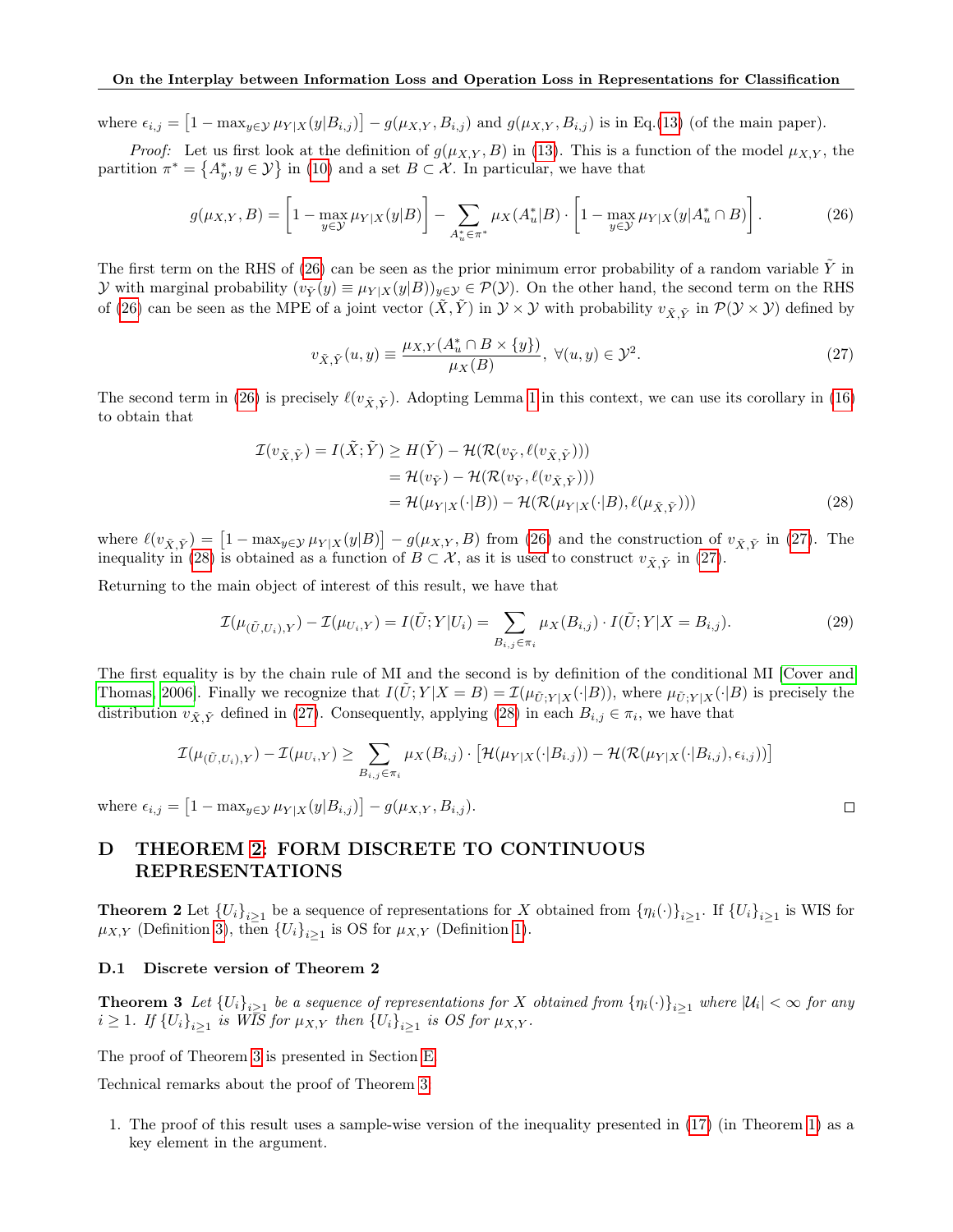2. Another important technical element of the proof was characterizing and analyzing the following information object:

$$
\mathcal{I}_{loss}(\epsilon, M) \equiv \min_{v \in \mathcal{P}^{\epsilon}([M])} \left\{ \mathcal{H}(v) - \mathcal{H}(\mathcal{R}(v, prior(v) - \epsilon)) \right\},\tag{30}
$$

where  $\mathcal{P}^{\epsilon}([M]) \equiv \{v \in \mathcal{P}([M]), prior(v) \geq \epsilon\}$  and  $M = |\mathcal{Y}|$ . Indeed, a non-trivial part of this argument was to prove that  $\mathcal{I}_{loss}(\epsilon, M) > 0$  for some values of  $\epsilon > 0$  (see Theorem [4](#page-14-0) and Appendix [F\)](#page-15-0). To achieve this result, we derived an explicit lower bound for  $\mathcal{I}_{loss}(\epsilon, M)$  function of  $\epsilon$  and M.

#### <span id="page-12-0"></span>D.2 Proof of Theorem 2

Proof: Without loss of generality, let us assume that  $\eta_i : \mathcal{X} \to \mathcal{U}_i$  is such that  $\mathcal{U}_i \subset \mathcal{U} = \mathbb{R}^q$  for some  $q \geq 1^{14}$  $q \geq 1^{14}$  $q \geq 1^{14}$ . Here we use a result from the seminal work of Liese, Morales and Vajda [\[Liese et al., 2006\]](#page-9-9) on asymptotic sufficient partition for MI. In particular, in the context of our work we have the following:

<span id="page-12-2"></span>**Lemma 2** [\[Liese et al., 2006\]](#page-9-9) There is an infinite collection of finite-size embedded partitions  $\pi_1 \ll \pi_2 \ldots \subset \mathcal{B}(\mathbb{R}^q)$ of  $\mathcal{U} = \mathbb{R}^q$  such that for any model  $\mu_{X,Y} \in \mathcal{P}(\mathcal{X} \times \mathcal{Y})$  and any measurable function  $\eta : \mathcal{X} \to \mathcal{U}$  it follows that

<span id="page-12-3"></span>
$$
\lim_{i \to \infty} I(Y; m_{\pi_i}(\eta(X))) = I(Y; \eta(X)), \tag{31}
$$

where

$$
m_{\pi_i}(u) \equiv \sum_{A_l \in \pi_i} l \cdot \mathbf{1}_{A_l}(u) \in \{1, \ldots, |\pi_i|\}, \ \forall u \in \mathcal{U}
$$
\n
$$
(32)
$$

denotes the lossy function (vector quantizer) induced by the partition  $\pi_i = \{A_l, l = 1, ..., |\pi_i|\}.$ 

Lemma [2](#page-12-2) is a remarkable implication of the work by [Liese et al.](#page-9-9) [\[2006\]](#page-9-9). This result shows the existence of a finite-size quantization family that approximates (universally) any well-defined MI on a continuous space in the sense presented in [\(31\)](#page-12-3).

In the context of this argument, we can use the universal embedded quantization  $\{\pi_i\}_{i\geq 1}$  of U stated in Lemma [2](#page-12-2) to obtain as a direct corollary of Lemma [2](#page-12-2) that for any  $\eta_i : \mathcal{X} \to \mathcal{U}$ 

<span id="page-12-4"></span>
$$
\lim_{i \to \infty} I((\tilde{U}, m_{\pi_i}(U_j)); Y) - I(m_{\pi_i}(U_j); Y) = I((\tilde{U}, U_j); Y) - I(U_j; Y) = I(\tilde{U}; Y|U_j) \ge 0,
$$
\n(33)

where  $U_j = \eta_j(X)$  and  $\tilde{U} = \tilde{r}_{\mu_{X,Y}}(X) \in \mathcal{Y}$  (see Eq.[\(9\)](#page-3-1)).

On the other hand, from the hypothesis that assumes that  $\{\eta_j(\cdot)\}_{j\geq 1}$  is WIS, we have that

<span id="page-12-8"></span>
$$
\lim_{j \to \infty} I(\tilde{U}; Y | U_j = \eta_j(X)) = 0.
$$
\n(34)

Let us consider an arbitrary sequence  $(\epsilon_n)_{n\geq 1} \in \mathbb{R}^+ \setminus \{0\}$  such that  $\epsilon_n \to 0$  as n tends to infinity. Using [\(33\)](#page-12-4) we have that for any  $j \geq 1$  there exists  $i_j^*(\epsilon_j, \eta_j) \geq 1$  sufficiently large such that<sup>[15](#page-12-5)</sup>

<span id="page-12-6"></span>
$$
\epsilon_j + I(\tilde{U}; Y|U_j) > \underbrace{I((\tilde{U}, m_{\pi_{i_j^*}}(U_j)); Y) - I(m_{\pi_{i_j^*}}(U_j); Y)}_{I(\tilde{U}; Y|m_{\pi_{i_j^*}}(U_j)))} > I(\tilde{U}; Y|U_j) - \epsilon_j. \tag{35}
$$

In [\(35\)](#page-12-6), it is worth noticing that  $m_{\pi_{i_j^*}}(U_j) = m_{\pi_{i_j^*}} \circ \eta_j(X)$ . Then, we can define

<span id="page-12-7"></span>
$$
\tilde{\eta}_j \equiv m_{\pi_{i_j^*}} \circ \eta_j : \mathcal{X} \to \left\{ 1, \ldots \middle| \pi_{i_j^*} \middle| < \infty \right\},\tag{36}
$$

which is a finite alphabet representation (vector quantization) of X. Therefore using  $\{\eta_j(\cdot)\}_{j\geq 1}$  and  $(\epsilon_n)_{n\geq 1}$ , we have constructed a family of finite alphabet lossy representations of X, which we denoted by  $\{\tilde{\eta}_j(\cdot)\}_{j\geq 1}$  in [\(36\)](#page-12-7), satisfying that

<span id="page-12-9"></span>
$$
\lim_{j \to \infty} I(\tilde{U}; Y | \tilde{\eta}_j(X)) = 0,\tag{37}
$$

<span id="page-12-1"></span><sup>&</sup>lt;sup>14</sup>The general case derives directly from the argument presented for this case, and it only requires the introduction of additional notations that occludes the proof flow.

<span id="page-12-5"></span><sup>&</sup>lt;sup>15</sup>For what follows, we omitted the dependency on  $\epsilon_j$  and  $\eta_j(\cdot)$  in  $i_j^*$  to simplify the notation.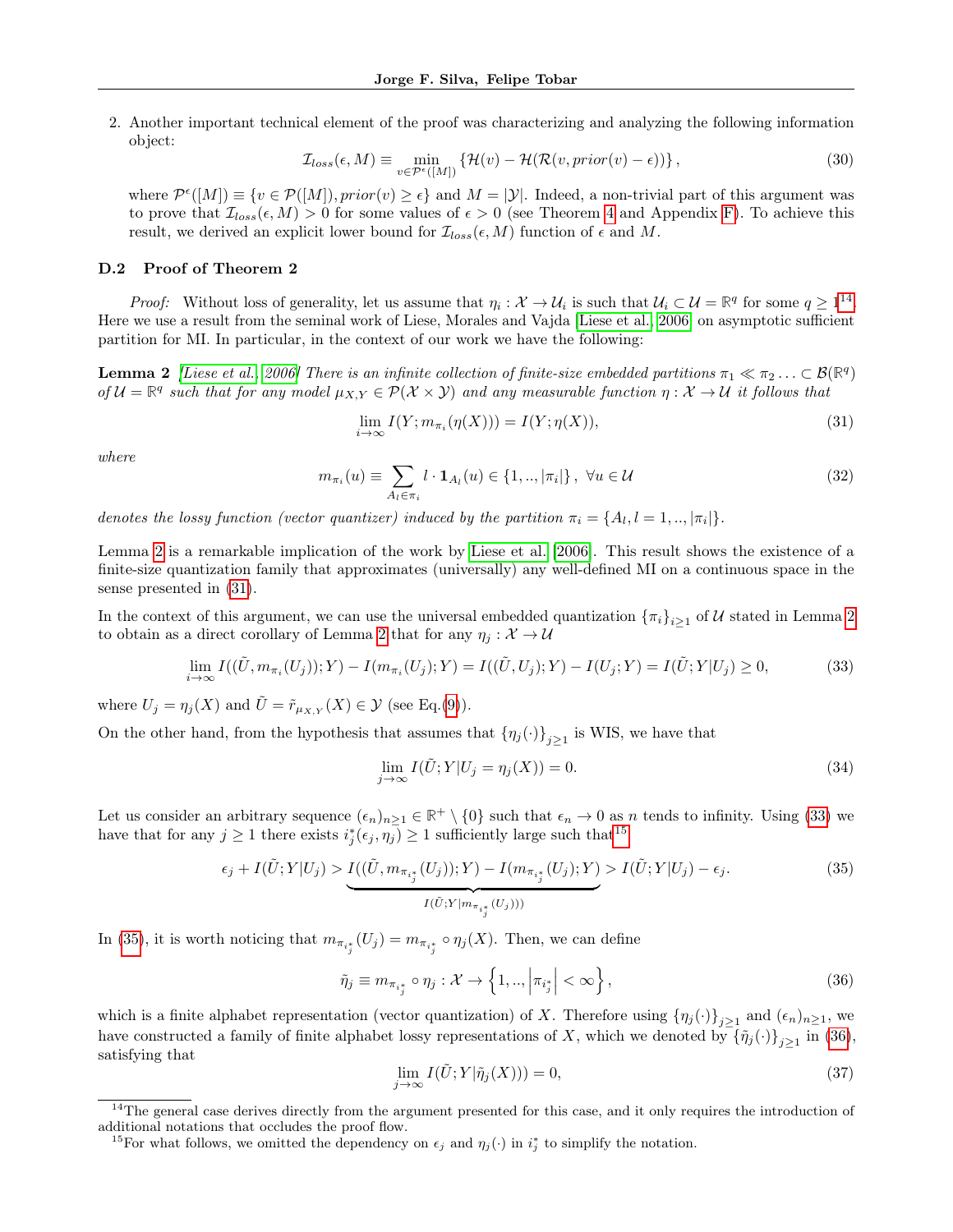from [\(35\)](#page-12-6), [\(34\)](#page-12-8), and the fact  $(\epsilon_n)_{n\geq 1}$  is  $o(1)$ . Therefore, [\(37\)](#page-12-9) means that  $\{\tilde{\eta}_j(\cdot)\}_{j\geq 1}$  is weakly information sufficient (Def. [3\)](#page-3-0). Then, Theorem [3](#page-11-2) implies that

<span id="page-13-1"></span>
$$
\lim_{j \to \infty} \left[ \ell(\mu_{\tilde{\eta}_j(X),Y}) - \ell(\mu_{X,Y}) \right] = 0. \tag{38}
$$

Finally, by construction, we have that  $\tilde{\eta}_j(X) = m_{\pi_{i_j^*}} \circ \eta_j(X)$ . Then,  $\tilde{\eta}_j(X)$  is indeed a deterministic function of  $\eta_j(X)$  for any j. Therefore, from classical results on Bayes decision  $\ell(\mu_{\tilde{\eta}_j(X),Y}) \geq \ell(\mu_{\eta_j(X),Y})$ , which concludes the proof from [\(38\)](#page-13-1).  $\Box$ 

### <span id="page-13-0"></span>E PROOF OF THEOREM [3](#page-11-2)

Let us begin introducing some preliminaries that will be used in the main argument in Section [E.2.](#page-14-1)

#### <span id="page-13-7"></span>E.1 Preliminaries

Let us consider a finite alphabet representation  $\eta : \mathcal{X} \to \mathcal{U}$  where  $|\mathcal{U}| < \infty$ . Using the expressions presented in Propositions [1](#page-3-7) and [2](#page-4-5) and the interplay between them, determined in Theorem [1,](#page-4-0) we define the information loss density (ILD) and the *operational loss density* (OLD) associated with  $\eta(\cdot)$  as follows:

$$
\ell_{\eta}(x) \equiv \sum_{A \in \pi_{\eta}} \mathbf{1}_{A}(x) \cdot g(\mu_{X,Y}, A) \ge 0, \ \forall x \in \mathcal{X}
$$
\n(39)

$$
\mathcal{I}_{\eta}(x) \equiv \sum_{A \in \pi_{\eta}} \mathbf{1}_{A}(x) \cdot I(\tilde{U}; Y | X \in A) \ge 0, \ \forall x \in \mathcal{X}.
$$
 (40)

It is useful to denote by  $\pi_{\eta}(x)$  the cell in  $\pi_{\eta}$  that contains  $x \in \mathcal{X}$ . Using this notation we have that  $\ell_{\eta}(x) =$  $g(\mu_{X,Y}, \pi_{\eta}(x))$  and  $\mathcal{I}_{\eta}(x) = I(U;Y|X \in \pi_{\eta}(x))$ . The names of  $\ell_{\eta}(\cdot)$  and  $\mathcal{I}_{\eta}(\cdot)$  come from the observation that

<span id="page-13-6"></span><span id="page-13-3"></span><span id="page-13-2"></span>
$$
\mathbb{E}_X \left\{ \ell_\eta(X) \right\} = \ell(\mu_{U,Y}) - \ell(\mu_{X,Y})
$$
\n
$$
\mathbb{E}_X \left\{ \mathcal{I}_\eta(X) \right\} = \mathcal{I}(\mu_{(\tilde{U},U),Y}) - \mathcal{I}(\mu_{U,Y}), \tag{41}
$$

where  $U = \eta(X)$ .

From the proof of Theorem [1,](#page-4-0) we obtain the following sample-wise inequality: for any  $A \in \mathcal{B}(\mathcal{X})$ 

$$
I(\tilde{U};Y|X \in A) \ge \mathcal{H}(\mu_{Y|X}(\cdot|A)) - \mathcal{H}(\mathcal{R}(\mu_{Y|X}(\cdot|A),prior(\mu_{Y|X}(\cdot|A)) - g(\mu_{X,Y}, A))),
$$
\n(42)

where  $prior(\mu_Y) \equiv (1 - \max_{y \in Y} \mu_Y(y))$  denotes the prior risk of a model  $\mu_Y \in \mathcal{P}(Y)$ . Adopting this inequality, it follows that for any  $x \in \mathcal{X}$ 

$$
\mathcal{I}_{\eta}(x) \ge \mathcal{H}(\mu_{Y|X}(\cdot | \pi_{\eta}(x))) - \mathcal{H}(\mathcal{R}(\mu_{Y|X}(\cdot | \pi_{\eta}(x)), prior(\mu_{Y|X}(\cdot | \pi_{\eta}(x))) - \ell_{\eta}(x))). \tag{43}
$$

Then  $\mathcal{I}_{\eta}(x)$  (the ILD) is lower bounded by a function of the posterior model  $\mu_{Y|X}(\cdot | \pi_{\eta}(x)) \in \mathcal{P}(Y)$  and the gain of observing U when the prior distribution on  $\mathcal Y$  is  $\mu_{Y|X}(\cdot | \pi_{\eta}(x))$ , i.e.,

$$
\left[ prior(\mu_{Y|X}(\cdot|\pi_{\eta}(x))) - \ell_{\eta}(x))\right] = \sum_{A_u^* \in \pi^*} \mu_X(A_u^*|\pi_{\eta}(x)) \cdot \left[1 - \max_{y \in \mathcal{Y}} \mu_{Y|X}(y|A_u^* \cap \pi_{\eta}(x))\right] \ge 0.
$$

Let us assume that we have a family of WIS representations for  $\mu_{X,Y}$  (Definition [3\)](#page-3-0) given by  $\{\eta_i(\cdot)\}_{i\geq 1}$  where  $\eta_i: \mathcal{X} \to \mathcal{U}_i$  and  $|\mathcal{U}_i| < \infty$  for any i. Using the definition of the ILD in [\(40\)](#page-13-2) and [\(41\)](#page-13-3), it follows that

<span id="page-13-5"></span><span id="page-13-4"></span>
$$
\lim_{i \to \infty} \mathbb{E}_X \left\{ \mathcal{I}_{\eta_i}(X) \right\} = 0. \tag{44}
$$

As  $\mathcal{I}_{\eta_i}(x) \leq \log |\mathcal{Y}|$  (uniformly in i and x), the convergence in [\(44\)](#page-13-4) is equivalent to the convergence in probability of  $(\mathcal{I}_{\eta_i}(X))_{i\geq 1}$ , i.e.,  $\forall \epsilon > 0$  it follows that  $\lim_{i\to\infty} \mathbb{P}(\{\mathcal{I}_{\eta_i}(X) > \epsilon\}) = 0$ .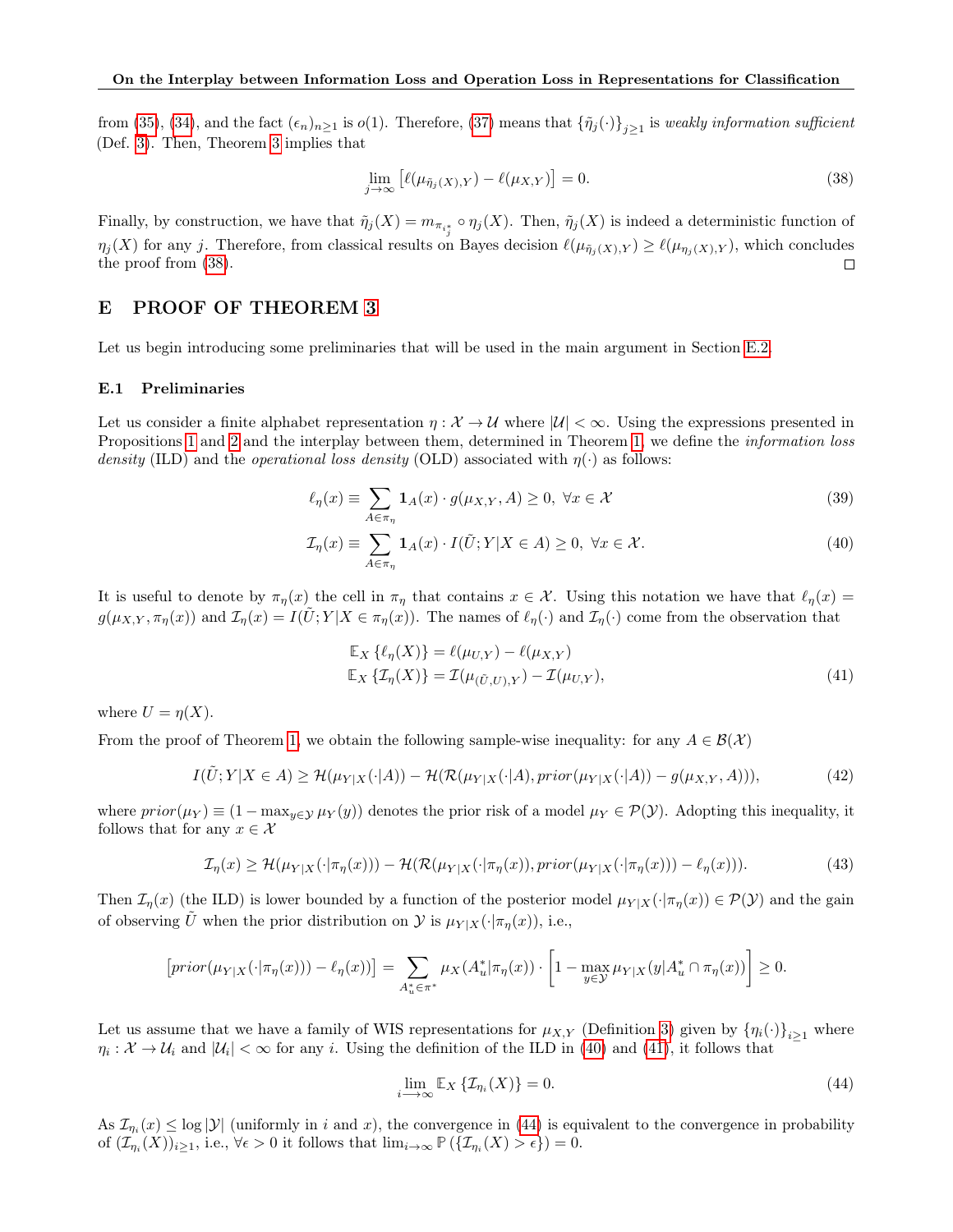Using again [\(41\)](#page-13-3), the proof reduces to verify that

<span id="page-14-2"></span>
$$
\lim_{i \to \infty} \mathbb{E}_X \left\{ \ell_{\eta_i}(X) \right\} = 0. \tag{45}
$$

Again  $\ell_{\eta_i}(x)$  is uniformly bounded by 1, then the convergence in [\(45\)](#page-14-2) is equivalent to the convergence in probability of the random sequence  $(\ell_{\eta_i}(X))_{i\geq 1}$ , i.e., for any  $\epsilon > 0$ 

$$
\lim_{i \to \infty} \mathbb{P}\left(\{\ell_{\eta_i}(X) > \epsilon\}\right) = 0. \tag{46}
$$

#### <span id="page-14-1"></span>E.2 Main Argument

*Proof:* Let us prove the result by contradiction. Let us assume that  $\{\eta_i(\cdot)\}_{i\geq 1}$  is not OS. Then, there exists  $\epsilon > 0$  such that  $\liminf_{i \to \infty} \mu_X(B_\epsilon^i) > 0$  where  $B_\epsilon^i \equiv (\{x, \ell_{\eta_i}(x) > \epsilon\}) \subset \mathcal{X}$ . Then, we can pick  $\delta > 0$  and  $N > 0$ , such that for any  $i \geq N$ ,

<span id="page-14-6"></span><span id="page-14-3"></span>
$$
\mu_X(B_\epsilon^i) \ge \delta. \tag{47}
$$

Using the definition of the function  $\mathcal{R}(v, \epsilon)$  in [\[Ho and Verdú, 2010\]](#page-9-8) (see [\(15\)](#page-4-9) in Lemma [1](#page-4-8)), for any  $v \in \mathcal{P}(\mathcal{Y})$ , it follows — from the expression of  $f(v, \epsilon)$  in  $(15)$  — that  $\mathcal{H}(\mathcal{R}(v, \epsilon_1)) \geq \mathcal{H}(\mathcal{R}(v, \epsilon_2))$  when  $\epsilon_1 \geq \epsilon_2$ ; therefore, from [\(43\)](#page-13-5), if  $x \in B_{\epsilon}^i$ , we have that

$$
\mathcal{I}_{\eta_i}(x) \ge \mathcal{H}(\mu_{Y|X}(\cdot|\pi_i(x))) - \mathcal{H}(\mathcal{R}(\mu_{Y|X}(\cdot|\pi_i(x)), prior(\mu_{Y|X}(\cdot|\pi_i(x))) - \epsilon))
$$
\n(48)

where  $\pi_i(x)$  is a shorthand for  $\pi_{\eta_i}(x)$ .

The bound in [\(48\)](#page-14-3) will be central to prove the result: a lower bound on the information loss density function of the operation loss density that is lower bounded by  $\epsilon > 0$ . More precisely, given  $\epsilon > 0$ , we proceed by finding a uniform lower bound for

<span id="page-14-5"></span><span id="page-14-4"></span>
$$
\mathcal{H}(v) - \mathcal{H}(\mathcal{R}(v, prior(v) - \epsilon))\tag{49}
$$

over all models  $v \in \mathcal{P}(\mathcal{Y})$  that are admissible in the sense that  $prior(v) \geq \epsilon$ .

In particular, we will consider the following general information vs. operation loss problem:

$$
\mathcal{I}_{loss}(\epsilon, M) \equiv \min_{v \in \mathcal{P}^{\epsilon}([M])} \left\{ \mathcal{H}(v) - \mathcal{H}(\mathcal{R}(v, prior(v) - \epsilon)) \right\},\tag{50}
$$

where

<span id="page-14-0"></span>
$$
\mathcal{P}^{\epsilon}([M]) \equiv \{ v \in \mathcal{P}([M]), prior(v) \ge \epsilon \}.
$$
\n(51)

In this notation, we use  $\mathcal{Y} = [M] \equiv \{1, ..., M\}$  to make explicit the role that the cardinality of Y plays in this analysis. Importantly, we have the following (information loss vs. operation loss) interplay result that shows that a non-zero operation loss ( $\epsilon > 0$ ) implies a positive information loss for any  $M \geq 1$ :

**Theorem 4**  $\forall M \geq 1$ , and for any  $\epsilon \in (0, 1 - 1/M]$ , it follows that  $\mathcal{I}_{loss}(\epsilon, M) > 0$ .

The proof of this result requires (non-trivial) technical elements that are presented in Section [F](#page-15-0) of this Suplemental.

Returning to the main proof argument, by definition of the operation loss density in [\(39\)](#page-13-6), we have that  $\ell_{n_i}(x) \le prior(\mu_{Y|X}(\cdot|\pi_i(x))),$  which implies that  $\mu_{Y|X}(\cdot|\pi_i(x)) \in \mathcal{P}^{\ell_{n_i}(x)}([M])$  in [\(51\)](#page-14-4). Then using [\(48\)](#page-14-3) and [\(50\)](#page-14-5), for any  $x \in B_{\epsilon}^i$  (considering that  $\epsilon < \ell_{\eta_i}(x)$  if  $x \in B_{\epsilon}^i$ )

$$
\mathcal{I}_{\eta_i}(x) \ge \mathcal{H}(\mu_{Y|X}(\cdot|\pi_i(x))) - \mathcal{H}(\mathcal{R}(\mu_{Y|X}(\cdot|\pi_i(x)), prior(\mu_{Y|X}(\cdot|\pi_i(x))) - \epsilon))
$$
\n
$$
\ge \min_{v \in \mathcal{P}^{\epsilon}([M])} \{ \mathcal{H}(v) - \mathcal{H}(\mathcal{R}(v, prior(v) - \epsilon)) \} = \mathcal{I}_{loss}(\epsilon, M),
$$
\n(52)

where the second inequality comes from the observation that  $\mu_{Y|X}(\cdot | \pi_i(x)) \in \mathcal{P}^{\ell_{n_i}(x)}([M]) \subset \mathcal{P}^{\epsilon}([M])$  from [\(51\)](#page-14-4).

At this point, we use Theorem [4:](#page-14-0) we have that for any  $x \in B_{\epsilon}^{i}$ ,  $\mathcal{I}_{\eta_i}(x) \geq \mathcal{I}_{loss}(\epsilon, M) > 0$ . In particular, we have that for any  $\bar{\epsilon} \in (0, \mathcal{I}_{loss}(\epsilon, M)), B_{\epsilon}^i \subset A_{\bar{\epsilon}}^i \equiv \{x \in \mathcal{X}, \mathcal{I}_{\eta_i}(x) > \bar{\epsilon}\}.$  Then using the hypothesis in [\(47\)](#page-14-6), we have that for any  $i \geq N$   $\mu_X(A^i_{\bar{\epsilon}}) \geq \mu_X(B^i_{\bar{\epsilon}}) \geq \delta > 0$ . This implies that  $(\mathcal{I}_{\eta_i}(X))_{i \geq 1}$  does not converge to zero in probability, which from the argument presented in Section [E.1](#page-13-7) contradicts the fact that  $\{\eta_i(\cdot)\}_{i\geq 1}$  is WIS. This concludes the proof of Theorem [3.](#page-11-2) $\Box$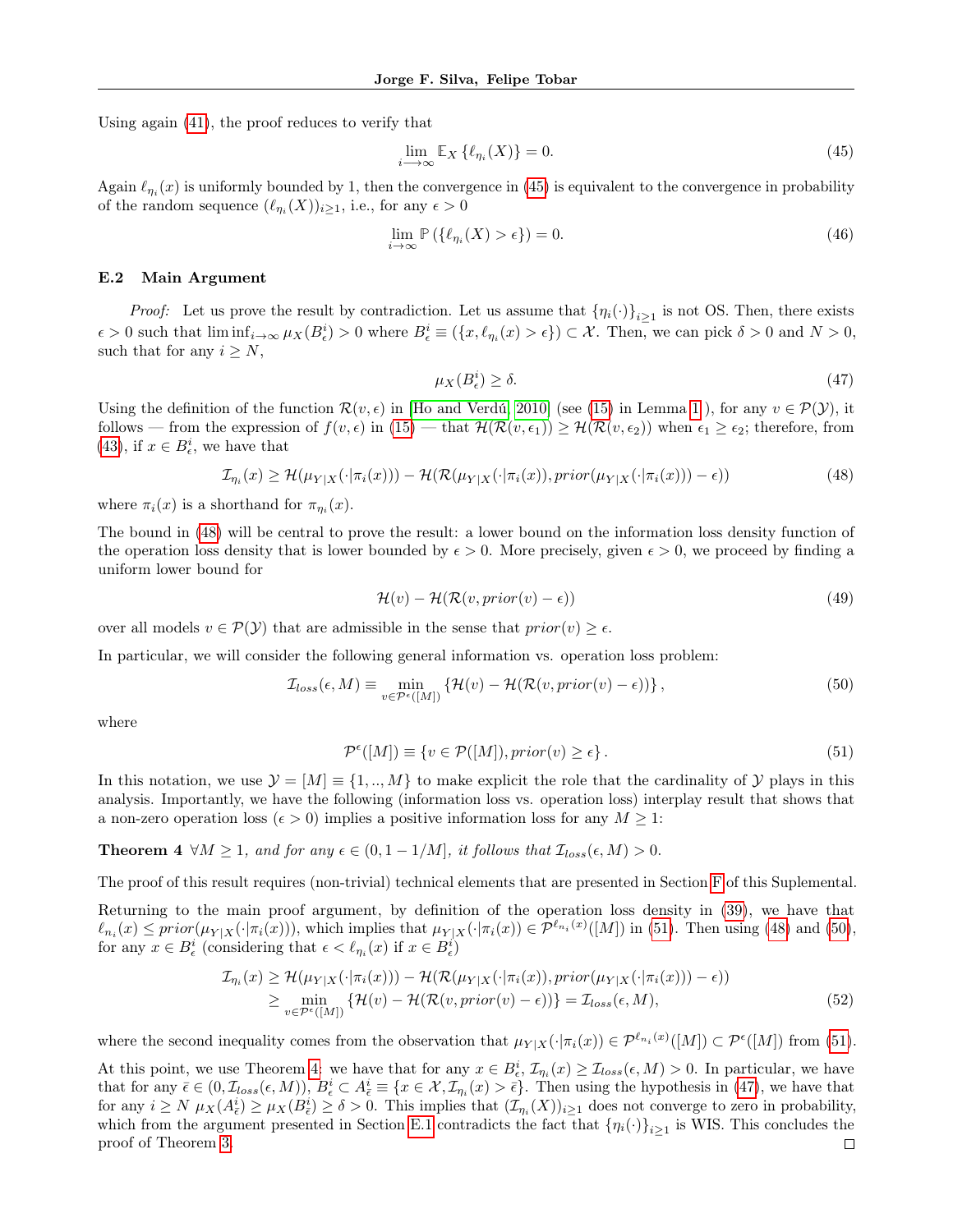### <span id="page-15-0"></span>F PROOF OF THEOREM [4](#page-14-0)

*Proof:* Given a probability  $\mu \in \mathcal{P}^{\epsilon}([M])$  (see Eq.[\(51\)](#page-14-4)), [Ho and Verdú](#page-9-8) [\[2010\]](#page-9-8) presented a closed-form analytical expression for  $\mathcal{R}(\mu, prior(\mu) - \epsilon)$  (the details are presented in [\[Ho and Verdú, 2010\]](#page-9-8)) appearing in the definition of  $\mathcal{I}_{loss}(\epsilon, M)$  in [\(50\)](#page-14-5). To present this induced distribution more clearly, we assume, without loss of generality, that  $\mu(1) \geq \mu(2) \geq \ldots \geq \mu(M)$ . Then  $\mu^{\epsilon} \equiv \mathcal{R}(\mu, prior(\mu) - \epsilon)$  has the following structure: <sup>[16](#page-15-1)</sup>

<span id="page-15-3"></span>
$$
\mu^{\epsilon}(1) = \mu(1) + \epsilon \le 1
$$
  

$$
\mu^{\epsilon}(2) = \theta
$$
 (53)

<span id="page-15-5"></span><span id="page-15-4"></span>
$$
\mu^{\epsilon}(K) = \theta
$$
  
\n
$$
\mu^{\epsilon}(K+1) = \mu(K+1)
$$
  
\n...  
\n
$$
\mu^{\epsilon}(M) = \mu(M).
$$
\n(55)

where both  $K \in \{2, ..., M\}$  and  $\theta \in (0, \mu(1))$  are functions of  $\mu$  and  $\epsilon > 0$  satisfying the following condition:

<span id="page-15-8"></span><span id="page-15-6"></span>
$$
\sum_{j=2}^{K} (\mu(i) - \theta) = \epsilon > 0,
$$
\n(56)

which makes  $\mu^{\epsilon}$  a well-defined probability in  $\mathcal{P}([M])$ .<sup>[17](#page-15-2)</sup>

Therefore, using [\(53\)](#page-15-3), [\(54\)](#page-15-4) and [\(55\)](#page-15-5), we have that for any  $\mu \in \mathcal{P}^{e}([M])$ :

$$
\mathcal{H}(\mu) - \mathcal{H}(\mu^{\epsilon}) = \mu(1) \log \frac{1}{\mu(1)} - (\mu(1) + \epsilon) \log \frac{1}{\mu(1) + \epsilon} + \sum_{j=2}^{K(\mu,\epsilon)} \mu(j) \log \frac{1}{\mu(j)} - (K(\mu,\epsilon) - 1) \cdot \theta(\mu,\epsilon) \log \frac{1}{\theta(\mu,\epsilon)},
$$
(57)

where here we make explicit the dependency of K and  $\theta$  on  $\mu$  and  $\epsilon$ . From the construction of  $\mu^{\epsilon}$  (Eqs.[\(53\)](#page-15-3), [\(54\)](#page-15-4), [\(55\)](#page-15-5) and the condition in [\(56\)](#page-15-6)), it is important to note that  $\theta(\mu, \epsilon) < \mu(K) \leq \mu(K-1) \ldots \leq \mu(1)$ . At this point, we will use the following result:

**Lemma 3**  $\forall \epsilon > 0$  and for any  $\mu \in \mathcal{P}^{\epsilon}([M])$ , it follows that

<span id="page-15-7"></span>
$$
\sum_{j=2}^{K(\mu,\epsilon)} \mu(j) \log \frac{1}{\mu(j)} \ge (\theta(\mu,\epsilon) + \epsilon) \log \frac{1}{\theta(\mu,\epsilon) + \epsilon} + (K(\mu,\epsilon) - 2)\theta(\mu,\epsilon) \log \frac{1}{\theta(\mu,\epsilon)}.
$$
(58)

The proof is presented in Section [G](#page-17-0) of this Suplemental.

Remark 4 The proof of Lemma [3](#page-15-7) comes from the use of some information-theoretic inequalities, similar to the arguments used to prove that the Shannon entropy over a finite alphabet is minimized with a degenerated distribution [\[Cover and Thomas, 2006,](#page-8-3) [Gray, 1990a\]](#page-9-0).

Applying Lemma [3](#page-15-7) in [\(57\)](#page-15-8), we have that for all  $\mu \in \mathcal{P}^{\epsilon}([M])$ :

<span id="page-15-9"></span>
$$
\mathcal{H}(\mu) - \mathcal{H}(\mu^{\epsilon}) \ge \mu(1) \log \frac{1}{\mu(1)} - (\mu(1) + \epsilon) \log \frac{1}{\mu(1) + \epsilon} + \left[ (\theta(\mu, \epsilon) + \epsilon) \log \frac{1}{\theta(\mu, \epsilon) + \epsilon} - \theta(\mu, \epsilon) \log \frac{1}{\theta(\mu, \epsilon)} \right].
$$
\n(59)

<span id="page-15-1"></span><sup>&</sup>lt;sup>16</sup>To simplify notation  $\mu(j)$  denotes  $\mu({j})$ , i.e.,  $\mu(j)$  is a short-hand of the probability mass function (pmf).

<span id="page-15-2"></span><sup>&</sup>lt;sup>17</sup>[Ho and Verdú](#page-9-8) [\[2010\]](#page-9-8) show that for any  $\epsilon \le prior(\mu)$ ,  $\exists \theta \in [0, \mu(1))$  and  $K \in \{2, ..., M\}$  that meet the condition in [\(56\)](#page-15-6).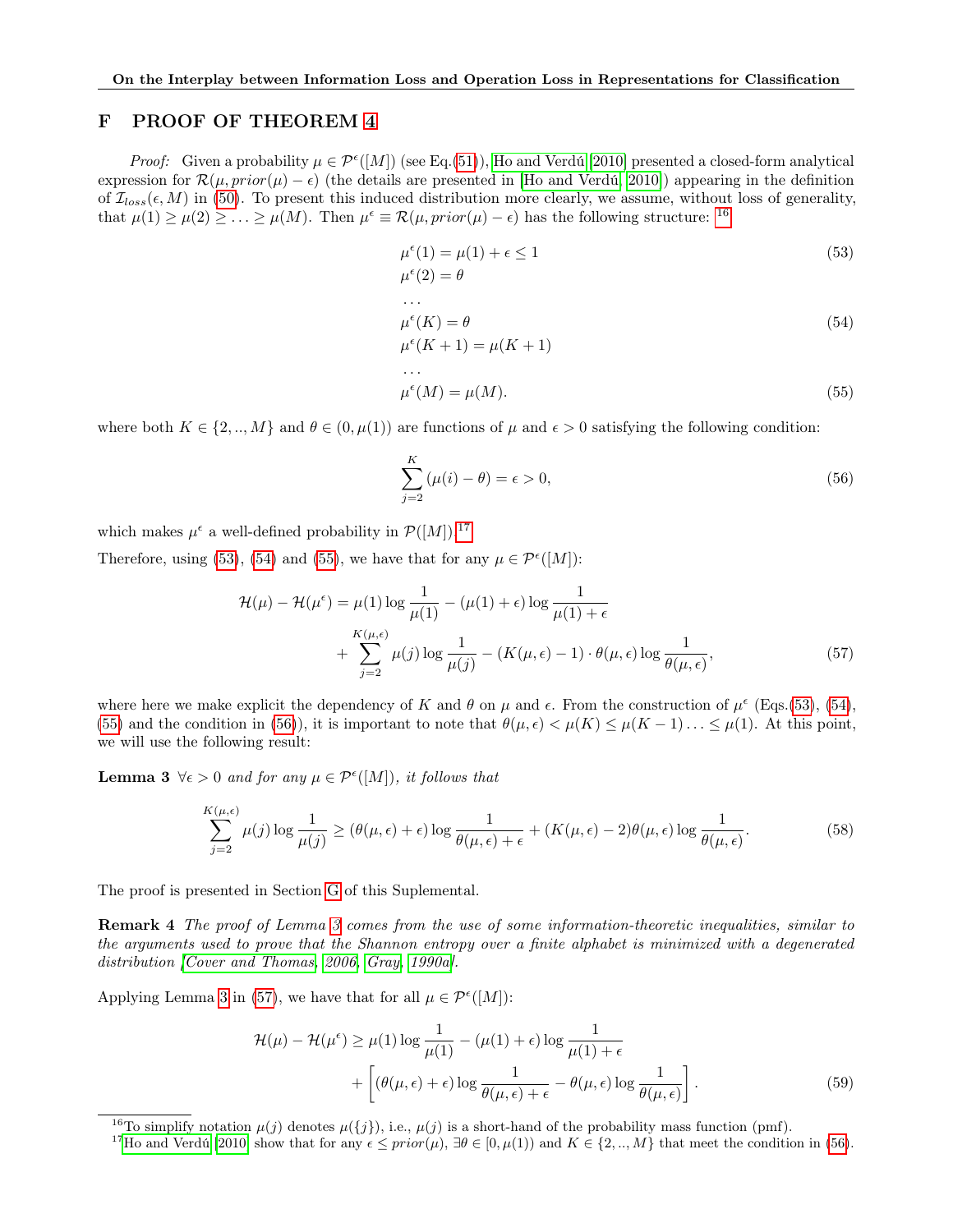Using the fact that  $\theta(\mu,\epsilon) < \mu(K) \leq \mu(K-1)\ldots \leq \mu(1)$ , and that  $\sum_{j=2}^{K(\mu,\epsilon)} (\mu(j) - \theta(\mu,\epsilon)) = \epsilon$  (see Eq.[\(56\)](#page-15-6)), it is simple to verify that  $18$ 

<span id="page-16-1"></span>
$$
\mu(2) - \theta(\mu, \epsilon) \ge \frac{\epsilon}{K - 1},\tag{60}
$$

which implies that  $\theta(\mu, \epsilon) \leq \mu(2) - \epsilon/(K - 1)$ .

On the other hand, if we consider the following function used in [\(59\)](#page-15-9):

<span id="page-16-3"></span>
$$
f_1(\theta, \epsilon) \equiv (\theta + \epsilon) \log \frac{1}{\theta + \epsilon} - \theta \log \frac{1}{\theta},\tag{61}
$$

 $\frac{\partial f_1(\theta,\epsilon)}{\partial \theta}(\theta,\epsilon) = \log \frac{\theta}{\theta+\epsilon} < 0$ , then  $f_1(\theta,\epsilon)$  is strictly decreasing in the domain  $\theta > 0$ , for any  $\epsilon > 0$ . Therefore from [\(60\)](#page-16-1), we have that  $f_1(\theta(\mu, \epsilon), \epsilon) \ge f_1(\mu(2) - \epsilon/(K - 1), \epsilon)$ . Applying this last inequality in [\(59\)](#page-15-9), we have that

$$
\mathcal{H}(\mu) - \mathcal{H}(\mu^{\epsilon}) \ge -f_1(\mu(1), \epsilon) + f_1(\theta(\mu, \epsilon), \epsilon)
$$
  
\n
$$
\ge -f_1(\mu(1), \epsilon) + f_1(\mu(2) - \epsilon/(K - 1), \epsilon).
$$
 (62)

Furthermore,  $\mu(2) - \epsilon/(K-1) \leq \mu(2) - \epsilon/(M-1)$ , which offers a bound that is independent of  $K(\mu, \epsilon)$ . Finally, we have that

<span id="page-16-2"></span>
$$
\mathcal{H}(\mu) - \mathcal{H}(\mu^{\epsilon}) \ge -f_1(\mu(1), \epsilon) + f_1(\mu(2) - \epsilon/(M - 1), \epsilon). \tag{63}
$$

At this point, we return to our main problem:

$$
\mathcal{I}_{loss}(\epsilon, M) = \min_{\mu \in \mathcal{P}^{\epsilon}([M])} \mathcal{H}(\mu) - \mathcal{H}(\mu^{\epsilon})
$$
\n
$$
\geq \min_{\mu(1) \in [1/M, 1-\epsilon]} \left( -f_1(\mu(1), \epsilon) + \min_{\mu(2) \in [0, \min\{\mu(1), 1-\mu(1)\}]} (f_1(\mu(2) - \epsilon/(M-1), \epsilon)) \right),
$$
\n(64)

where the lower bound in [\(64\)](#page-16-2) comes from [\(63\)](#page-16-3) and the fact that  $\mu(1) = \max{\mu(j), j \in [M]} \in [1/M, 1 - \epsilon]$  if  $\mu \in \mathcal{P}^{\epsilon}([M])$ . For the rest of the proof, we concentrate on the analysis of the RHS of [\(64\)](#page-16-2), where we recognize for the second optimization (from left to right) in [\(64\)](#page-16-2) two scenarios.

**Case 1** (the restriction  $\mu(2) \leq \mu(1)$  is active in [\(64\)](#page-16-2)): If we restrict the second optimization problem in (64) to the case where  $\mu(1) \leq 1 - \mu(1)$ , this scenario implies that  $\mu(1) \leq \frac{1}{2}$ . In addition, we have that  $\mu(1) \geq 1/M$ (achieved for the case of a uniform distribution in  $[M]$ ). Then under this hypothesis, it follows that

$$
\mathcal{I}_{loss}(\epsilon, M) \ge \min_{\mu(1) \in [1/M, 1/2]} -f_1(\mu(1), \epsilon) + f_1(\mu(1) - \epsilon/(M - 1), \epsilon),\tag{65}
$$

the last bound from [\(64\)](#page-16-2) using the fact that  $f_1(x, \epsilon)$  is strictly decreasing for  $x \in (0, \infty)$  for any  $\epsilon > 0$ . Let us define  $\tilde{f}(x,\epsilon) \equiv -f_1(x,\epsilon) + f_1(x-\epsilon/(M-1),\epsilon)$ . It is simple to verify that  $\frac{\partial \tilde{f}(x,\epsilon)}{\partial x} < 0$  for any  $x > 0^{19}$  $x > 0^{19}$  $x > 0^{19}$ . This implies that

<span id="page-16-5"></span>
$$
\mathcal{I}_{loss}(\epsilon, M) \ge \tilde{f}(1/2, \epsilon) = f_1\left(1/2 - \frac{\epsilon}{M-1}, \epsilon\right) - f_1\left(1/2, \epsilon\right) > 0,\tag{66}
$$

using again that  $(f_1(x, \epsilon))_{x>0}$  is strictly decreasing for any  $\epsilon > 0$ .

**Case 2** (the restriction  $\mu(2) \leq 1 - \mu(1)$  is active in [\(64\)](#page-16-2)): If we restrict the second optimization problem in (64) to the case where  $1 - \mu(1) < \mu(1)$ , this scenario implies that  $\mu(1) > \frac{1}{2}$ . In addition, as  $\mu \in \mathcal{P}^{\epsilon}([M])$ , it follows that  $\mu(1) \leq 1 - \epsilon$ . Therefore, under this hypothesis,

$$
\mathcal{I}_{loss}(\epsilon, M) \ge \min_{\mu(1) \in (1/2, 1-\epsilon]} -f_1(\mu(1), \epsilon) + f_1((1-\mu(1)) - \epsilon/(M-1), \epsilon), \tag{67}
$$

<span id="page-16-0"></span><sup>&</sup>lt;sup>18</sup>This because  $\mu(2) - \theta(\mu, \epsilon) \ge \mu(3) - \theta(\mu, \epsilon) \ge \ldots \ge \mu(K) - \theta(\mu, \epsilon) > 0.$ 

<span id="page-16-4"></span> $\frac{\partial \tilde{f}(x,\epsilon)}{\partial x} = \log \frac{\psi_{\epsilon}(x)}{\psi_{\epsilon}(x-\epsilon/(M-1))} < 0$  for any  $x > 0$ , where  $\psi_{\epsilon}(x) \equiv (1+\epsilon/x)$ .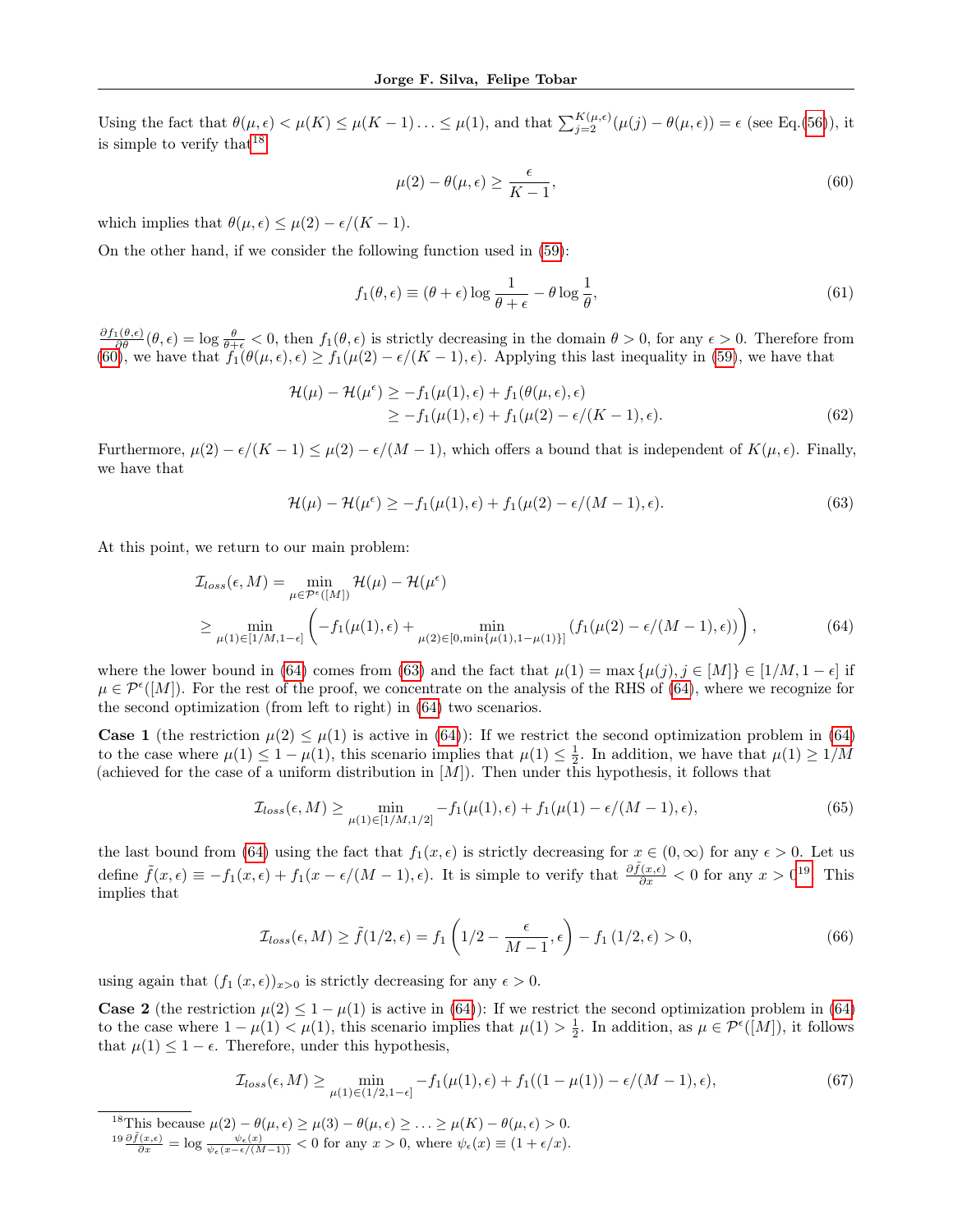the last bound from [\(64\)](#page-16-2) using the fact that  $(f_1(x, \epsilon))_{x \in (0, \infty)}$  is strictly decreasing for any  $\epsilon > 0$ . In this case, we consider  $\tilde{\phi}(x,\epsilon) \equiv -f_1(x,\epsilon) + f_1((1-x) - \epsilon/(M-1), \epsilon)$ . It is simple to verify that  $\frac{\partial \tilde{\phi}(x,\epsilon)}{\partial x} > 0$  for any  $x > 0$ . Consequently, we have that

$$
\mathcal{I}_{loss}(\epsilon, M) \ge \tilde{\phi}(1/2, \epsilon) = f_1\left(1/2 - \frac{\epsilon}{M-1}, \epsilon\right) - f_1\left(1/2, \epsilon\right) > 0. \tag{68}
$$

Interestingly in [\(68\)](#page-17-1) and [\(66\)](#page-16-5), we arrived to the same positive closed-form lower bound for  $\mathcal{I}_{loss}(\epsilon, M)$ , which concludes the proof of Theorem [4.](#page-14-0)  $\Box$ 

### <span id="page-17-0"></span>G PROOF OF LEMMA [3](#page-15-7)

*Proof:* Let us consider an arbitrary  $\mu \in \mathcal{P}^{\epsilon}([M])$ , where we have that  $\mu(1) \geq \mu(2) \geq \ldots \mu(K) > \theta$  and that  $\sum_{j=2}^{K}(\mu(j)-\theta)=\epsilon$ . In this analysis, the dependency of K and  $\theta$  on  $\mu$  and  $\epsilon$  will be considered implicit. We consider the conditional probability  $\tilde{\mu} \equiv \mu(\cdot|\beta) \in \mathcal{P}([M])$  for the set  $\beta = \{2, ..., K\}$ , i.e.,

<span id="page-17-1"></span>
$$
\tilde{\mu}(2) = \frac{\mu(2)}{\theta(K-1) + \epsilon} \ge \tilde{\theta} \equiv \frac{\theta}{\theta(K-1) + \epsilon} > 0,
$$
  
...\n
$$
\tilde{\mu}(K) = \frac{\mu(K)}{\theta(K-1) + \epsilon} \ge \tilde{\theta}.
$$
\n(69)

In this context, it is instrumental to introduce the following family of admissible distributions  $\{\bar{e}_2, \ldots, \bar{e}_K\}$  $\mathcal{P}([M])$  with support in  $\beta$ , where  $\bar{e}_i$  is given by

<span id="page-17-2"></span>
$$
\bar{e}_j(2) = \tilde{\theta}, \dots,
$$
  
\n
$$
\bar{e}_j(j-1) = \tilde{\theta},
$$
  
\n
$$
\bar{e}_j(j) = \tilde{\theta} + \frac{\epsilon}{\theta(K-1) + \epsilon},
$$
  
\n
$$
\bar{e}_j(j+1) = \tilde{\theta}, \dots,
$$
  
\n
$$
\bar{e}_j(K) = \tilde{\theta}.
$$
\n(70)

Importantly, it is simple to verify that  $\tilde{\mu}$  (in [\(69\)](#page-17-2)) can be written as a convex combination of our admissible family  $\{\bar{e}_2, \ldots, \bar{e}_K\}$ , i.e.,  $\exists (w_2, \ldots, w_K) \in [0, 1]^{K-1}$  such that  $\sum_{j=2}^K w_j = 1$  and

<span id="page-17-3"></span>
$$
\tilde{\mu} = \sum_{j=2}^{K} w_j \cdot \bar{e}_j,\tag{71}
$$

where  $w_j = \frac{\tilde{\mu}(j) - \tilde{\theta}}{\tilde{\epsilon}}$  with  $\tilde{\epsilon} \equiv \frac{\epsilon}{\theta(K-1) + \epsilon} > 0$ .

Let us define two random variables Z and O such that Z takes values in  $[M]$  and O takes values in  $\{2, ..., K\}$  and

$$
P_{Z|O}(\cdot|k) = \bar{e}_k \in \mathcal{P}([M]), \text{ and } P_O(k) = w_k,
$$
\n
$$
(72)
$$

 $\forall k \in \{2, ..., K\}$ . By construction,  $P_Z = \sum_{j=2}^K w_j \cdot \bar{e}_j = \tilde{\mu}$ . Therefore, we can use that  $H(Z|O) \leq H(Z)$  [\[Cover and](#page-8-3) [Thomas, 2006\]](#page-8-3), which implies that  $\sum_{j=2}^{K} w_j \cdot \mathcal{H}(\bar{e}_j) \leq \mathcal{H}(\tilde{\mu})$ . Finally, by the invariant of the entropy to one-to-one permutations,  $\mathcal{H}(\bar{e}_2) = \ldots = \mathcal{H}(\bar{e}_K)$ , then we have that  $\mathcal{H}(\bar{e}_2) \leq \mathcal{H}(\tilde{\mu})$ , which is equivalent to

$$
(\tilde{\theta} + \tilde{\epsilon}) \log \frac{1}{\tilde{\theta} + \tilde{\epsilon}} + (K - 2)\tilde{\theta} \log \frac{1}{\tilde{\theta}} \le \mathcal{H}(\tilde{\mu}).
$$
\n(73)